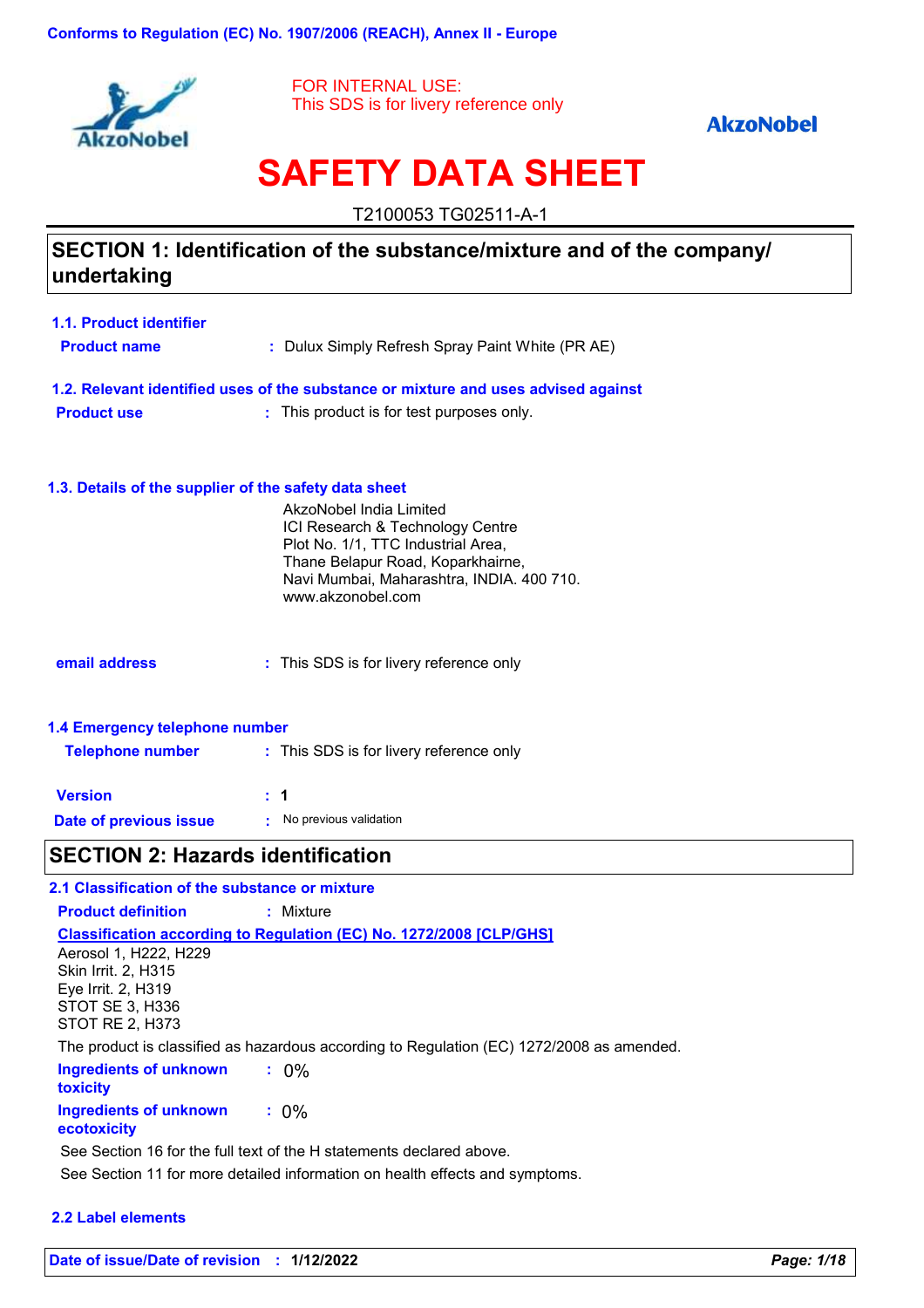# **SECTION 2: Hazards identification**

| <b>Hazard pictograms</b>                                                                                                                                                                                 |                                                                                                                                                                                                                                                                                                                                                                                                                                                               |
|----------------------------------------------------------------------------------------------------------------------------------------------------------------------------------------------------------|---------------------------------------------------------------------------------------------------------------------------------------------------------------------------------------------------------------------------------------------------------------------------------------------------------------------------------------------------------------------------------------------------------------------------------------------------------------|
|                                                                                                                                                                                                          |                                                                                                                                                                                                                                                                                                                                                                                                                                                               |
| <b>Signal word</b>                                                                                                                                                                                       | Danger                                                                                                                                                                                                                                                                                                                                                                                                                                                        |
| <b>Hazard statements</b>                                                                                                                                                                                 | : H222, H229 - Extremely flammable aerosol. Pressurised container: may burst if<br>heated.<br>H315 - Causes skin irritation.<br>H319 - Causes serious eye irritation.<br>H336 - May cause drowsiness or dizziness.<br>H373 - May cause damage to organs through prolonged or repeated exposure.                                                                                                                                                               |
| <b>Precautionary statements</b>                                                                                                                                                                          |                                                                                                                                                                                                                                                                                                                                                                                                                                                               |
| <b>General</b>                                                                                                                                                                                           | : P102 - Keep out of reach of children.<br>P101 - If medical advice is needed, have product container or label at hand.                                                                                                                                                                                                                                                                                                                                       |
| <b>Prevention</b>                                                                                                                                                                                        | : P280 - Wear protective gloves. Wear eye or face protection.<br>P210 - Keep away from heat, hot surfaces, sparks, open flames and other ignition<br>sources. No smoking.<br>P211 - Do not spray on an open flame or other ignition source.<br>P271 - Use only outdoors or in a well-ventilated area.<br>P260 - Do not breathe dust or mist.<br>P264 - Wash hands thoroughly after handling.<br>P251 - Do not pierce or burn, even after use.                 |
| <b>Response</b>                                                                                                                                                                                          | : P314 - Get medical advice/attention if you feel unwell.<br>P304 + P312 - IF INHALED: Call a POISON CENTER or doctor if you feel unwell.<br>P362 + P364 - Take off contaminated clothing and wash it before reuse.<br>P305 + P351 + P338 - IF IN EYES: Rinse cautiously with water for several minutes.<br>Remove contact lenses, if present and easy to do. Continue rinsing.<br>P337 + P313 - If eye irritation persists: Get medical advice or attention. |
| <b>Storage</b>                                                                                                                                                                                           | : P405 - Store locked up.<br>P410 + P412 - Protect from sunlight. Do not expose to temperatures exceeding 50<br>°C/122 °F.<br>P403 + P233 - Store in a well-ventilated place. Keep container tightly closed.                                                                                                                                                                                                                                                  |
| <b>Disposal</b>                                                                                                                                                                                          | : P501 - Dispose of contents and container in accordance with all local, regional,<br>national or international regulations.                                                                                                                                                                                                                                                                                                                                  |
| <b>Hazardous ingredients</b>                                                                                                                                                                             | : acetone<br>Reaction Mass of Ethylbenzene and M-Xylene and P-Xylene                                                                                                                                                                                                                                                                                                                                                                                          |
|                                                                                                                                                                                                          | Warning! Hazardous respirable droplets may be formed when sprayed. Do not<br>breathe spray or mist.                                                                                                                                                                                                                                                                                                                                                           |
| <b>Annex XVII - Restrictions</b><br>on the manufacture,<br>placing on the market and<br>use of certain dangerous<br>substances, mixtures and<br><b>articles</b><br><b>Special packaging requirements</b> | : Not applicable.                                                                                                                                                                                                                                                                                                                                                                                                                                             |
| <b>Containers to be fitted</b>                                                                                                                                                                           |                                                                                                                                                                                                                                                                                                                                                                                                                                                               |
| with child-resistant<br>fastenings                                                                                                                                                                       | : Not applicable.                                                                                                                                                                                                                                                                                                                                                                                                                                             |
| <b>Tactile warning of danger</b>                                                                                                                                                                         | : Yes, applicable.                                                                                                                                                                                                                                                                                                                                                                                                                                            |
| <b>2.3 Other hazards</b>                                                                                                                                                                                 |                                                                                                                                                                                                                                                                                                                                                                                                                                                               |
| <b>Product meets the criteria</b><br>for PBT or vPvB according<br>to Regulation (EC) No.<br>1907/2006, Annex XIII                                                                                        | : This mixture does not contain any substances that are assessed to be a PBT or a<br>vPvB.                                                                                                                                                                                                                                                                                                                                                                    |
| Other hazards which do<br>not result in classification                                                                                                                                                   | : None known.                                                                                                                                                                                                                                                                                                                                                                                                                                                 |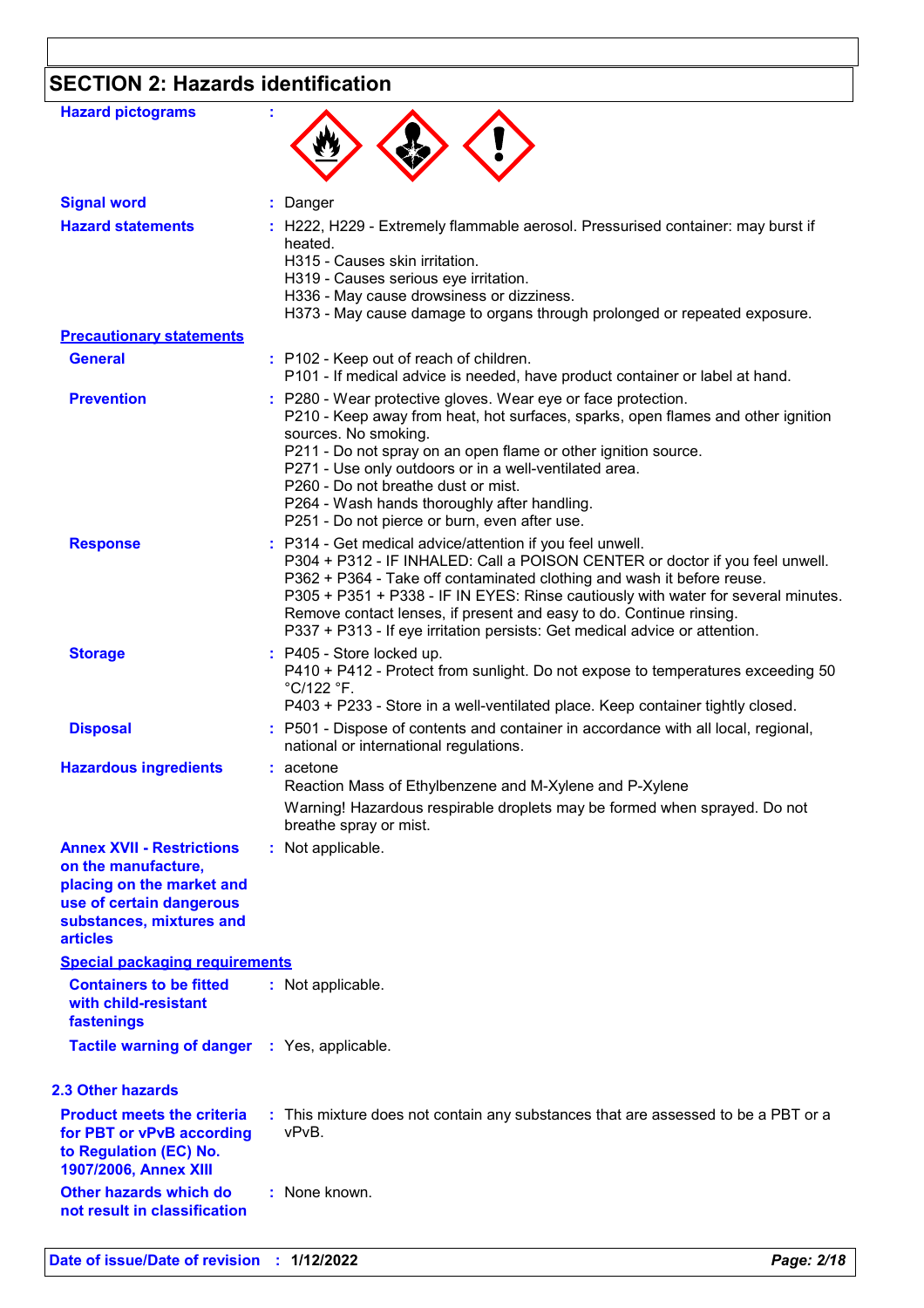# **SECTION 3: Composition/information on ingredients**

| <b>Product/ingredient name</b>                             | <b>Identifiers</b>                                                                    | $\frac{9}{6}$ | <b>Regulation (EC) No.</b><br>1272/2008 [CLP]                                                                                                                                                               | <b>Type</b> |
|------------------------------------------------------------|---------------------------------------------------------------------------------------|---------------|-------------------------------------------------------------------------------------------------------------------------------------------------------------------------------------------------------------|-------------|
| acetone                                                    | REACH #:<br>01-2119471330-49<br>EC: 200-662-2<br>CAS: 67-64-1<br>Index: 606-001-00-8  | $≥10 - ≤25$   | Flam. Liq. 2, H225<br>Eye Irrit. 2, H319<br>STOT SE 3, H336<br><b>EUH066</b>                                                                                                                                | [1] [2]     |
| Reaction Mass of Ethylbenzene<br>and M-Xylene and P-Xylene | REACH #:<br>01-2119488216-32                                                          | $≥10 - ≤15$   | Flam. Liq. 3, H226<br>Acute Tox. 4, H312<br>Acute Tox. 4, H332<br>Skin Irrit. 2, H315<br>Eye Irrit. 2, H319<br>STOT SE 3, H335<br><b>STOT RE 2, H373</b><br>Asp. Tox. 1, H304<br>Aquatic Chronic 3,<br>H412 | $[1]$       |
| ethyl acetate                                              | EC: 205-500-4<br>CAS: 141-78-6                                                        | $≤10$         | Flam. Liq. 2, H225<br>Eye Irrit. 2, H319<br>STOT SE 3, H336<br><b>EUH066</b>                                                                                                                                | [1] [2]     |
| xylene                                                     | REACH #:<br>01-2119488216-32<br>EC: 215-535-7<br>CAS: 1330-20-7                       | $\leq$ 3      | Flam. Liq. 3, H226<br>Acute Tox. 4, H312<br>Acute Tox. 4, H332<br>Skin Irrit. 2, H315<br>Eye Irrit. 2, H319<br>STOT SE 3, H335<br>Asp. Tox. 1, H304                                                         | [1] [2]     |
| ethylbenzene                                               | REACH #:<br>01-2119489370-35<br>EC: 202-849-4<br>CAS: 100-41-4<br>Index: 601-023-00-4 | $<$ 1         | Flam. Liq. 2, H225<br>Acute Tox. 4, H332<br><b>STOT RE 2, H373</b><br>(hearing organs)<br>Asp. Tox. 1, H304                                                                                                 | [1] [2]     |
| 1,3-butadiene                                              | EC: 203-450-8<br>CAS: 106-99-0<br>Index: 601-013-00-X                                 | < 0.1         | Flam. Gas 1A, H220<br>Press. Gas (Comp.),<br>H280<br>Muta. 1B, H340<br>Carc. 1A, H350                                                                                                                       | [1] [2]     |
| toluene                                                    | REACH #:<br>01-2119471310-51<br>EC: 203-625-9<br>CAS: 108-88-3<br>Index: 601-021-00-3 | ≤0.1          | Flam. Liq. 2, H225<br>Skin Irrit. 2, H315<br>Repr. 2, H361d<br>STOT SE 3, H336<br><b>STOT RE 2, H373</b><br>Asp. Tox. 1, H304                                                                               | [1] [2]     |
|                                                            |                                                                                       |               | See Section 16 for<br>the full text of the H<br>statements declared<br>above.                                                                                                                               |             |

There are no additional ingredients present which, within the current knowledge of the supplier and in the concentrations applicable, are classified as hazardous to health or the environment, are PBTs, vPvBs or Substances of equivalent concern, or have been assigned a workplace exposure limit and hence require reporting in this section.

**Type** 

[1] Substance classified with a health or environmental hazard

[2] Substance with a workplace exposure limit

[3] Substance meets the criteria for PBT according to Regulation (EC) No. 1907/2006, Annex XIII

[4] Substance meets the criteria for vPvB according to Regulation (EC) No. 1907/2006, Annex XIII

[5] Substance of equivalent concern

[6] Additional disclosure due to company policy

Occupational exposure limits, if available, are listed in Section 8.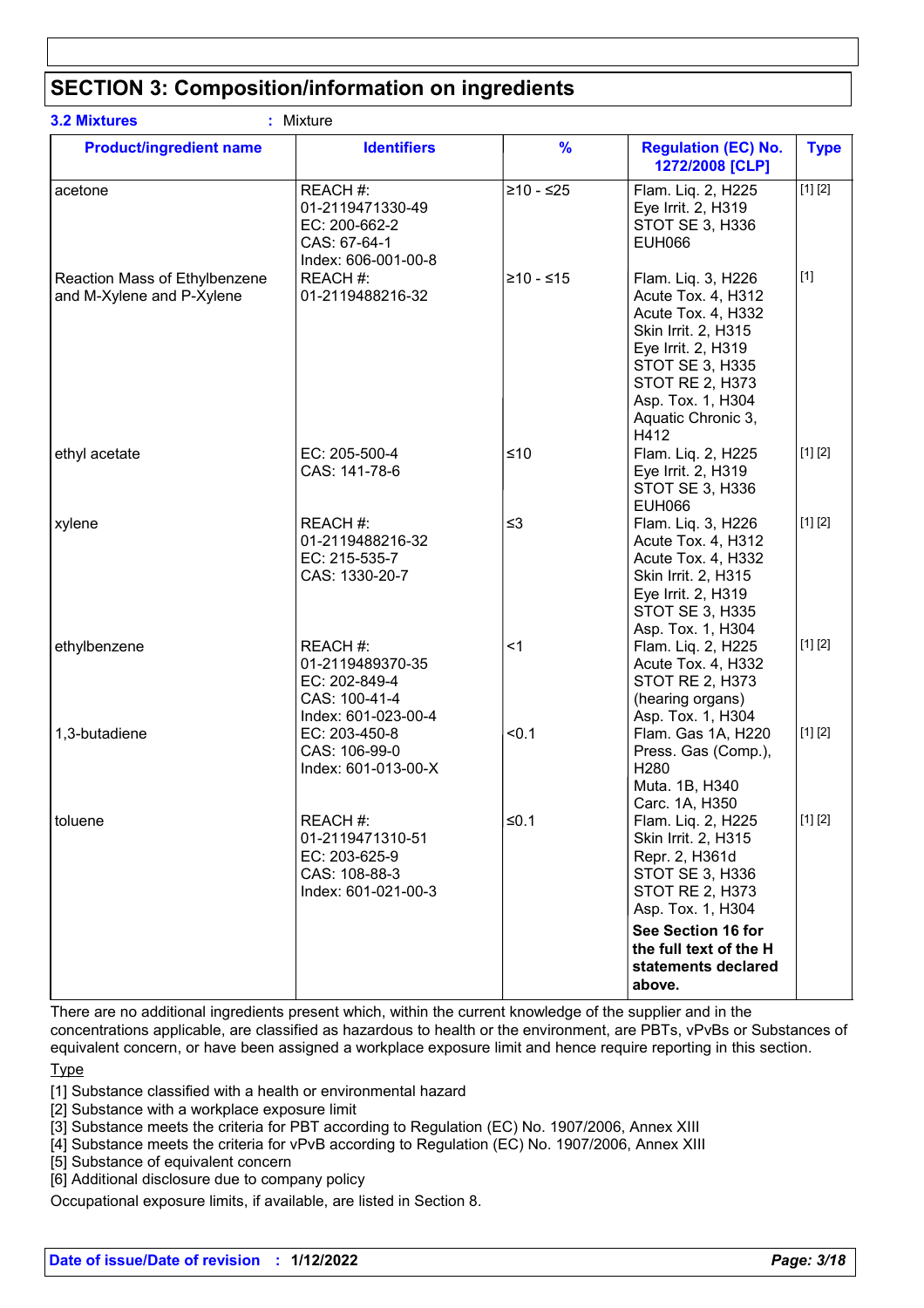## **SECTION 4: First aid measures**

### **4.1 Description of first aid measures**

| <b>General</b>                    | : In all cases of doubt, or when symptoms persist, seek medical attention. Never give<br>anything by mouth to an unconscious person. If unconscious, place in recovery<br>position and seek medical advice.                                                                                                             |
|-----------------------------------|-------------------------------------------------------------------------------------------------------------------------------------------------------------------------------------------------------------------------------------------------------------------------------------------------------------------------|
| <b>Eye contact</b>                | : Remove contact lenses, irrigate copiously with clean, fresh water, holding the<br>eyelids apart for at least 10 minutes and seek immediate medical advice.                                                                                                                                                            |
| <b>Inhalation</b>                 | : Remove to fresh air. Keep person warm and at rest. If not breathing, if breathing is<br>irregular or if respiratory arrest occurs, provide artificial respiration or oxygen by<br>trained personnel.                                                                                                                  |
| <b>Skin contact</b>               | : Remove contaminated clothing and shoes. Wash skin thoroughly with soap and<br>water or use recognised skin cleanser. Do NOT use solvents or thinners.                                                                                                                                                                 |
| <b>Ingestion</b>                  | : If swallowed, seek medical advice immediately and show the container or label.<br>Keep person warm and at rest. Do NOT induce vomiting.                                                                                                                                                                               |
| <b>Protection of first-aiders</b> | : No action shall be taken involving any personal risk or without suitable training. If it<br>is suspected that fumes are still present, the rescuer should wear an appropriate<br>mask or self-contained breathing apparatus. It may be dangerous to the person<br>providing aid to give mouth-to-mouth resuscitation. |

#### **4.2 Most important symptoms and effects, both acute and delayed**

There are no data available on the mixture itself. The mixture has been assessed following the conventional method of the CLP Regulation (EC) No 1272/2008 and is classified for toxicological properties accordingly. See Sections 2 and 3 for details.

Exposure to component solvent vapour concentrations in excess of the stated occupational exposure limit may result in adverse health effects such as mucous membrane and respiratory system irritation and adverse effects on the kidneys, liver and central nervous system. Symptoms and signs include headache, dizziness, fatigue, muscular weakness, drowsiness and, in extreme cases, loss of consciousness.

Solvents may cause some of the above effects by absorption through the skin. Repeated or prolonged contact with the mixture may cause removal of natural fat from the skin, resulting in non-allergic contact dermatitis and absorption through the skin.

If splashed in the eyes, the liquid may cause irritation and reversible damage.

Ingestion may cause nausea, diarrhea and vomiting.

This takes into account, where known, delayed and immediate effects and also chronic effects of components from short-term and long-term exposure by oral, inhalation and dermal routes of exposure and eye contact.

#### **4.3 Indication of any immediate medical attention and special treatment needed**

| <b>Notes to physician</b>  | : Treat symptomatically. Contact poison treatment specialist immediately if large<br>quantities have been ingested or inhaled. |
|----------------------------|--------------------------------------------------------------------------------------------------------------------------------|
| <b>Specific treatments</b> | No specific treatment.                                                                                                         |

See toxicological information (Section 11)

### **SECTION 5: Firefighting measures**

| 5.1 Extinguishing media<br><b>Suitable extinguishing</b><br>media | : Recommended: alcohol-resistant foam, $CO2$ , powders, water spray. |
|-------------------------------------------------------------------|----------------------------------------------------------------------|
| Unsuitable extinguishing<br>media                                 | : Do not use water jet.                                              |

| 5.2 Special hazards arising from the substance or mixture |  |                                                                                                                              |  |  |
|-----------------------------------------------------------|--|------------------------------------------------------------------------------------------------------------------------------|--|--|
| <b>Hazards from the</b><br>substance or mixture           |  | : Fire will produce dense black smoke. Exposure to decomposition products may<br>cause a health hazard.                      |  |  |
| <b>Hazardous combustion</b><br><b>products</b>            |  | : Decomposition products may include the following materials: carbon monoxide,<br>carbon dioxide, smoke, oxides of nitrogen. |  |  |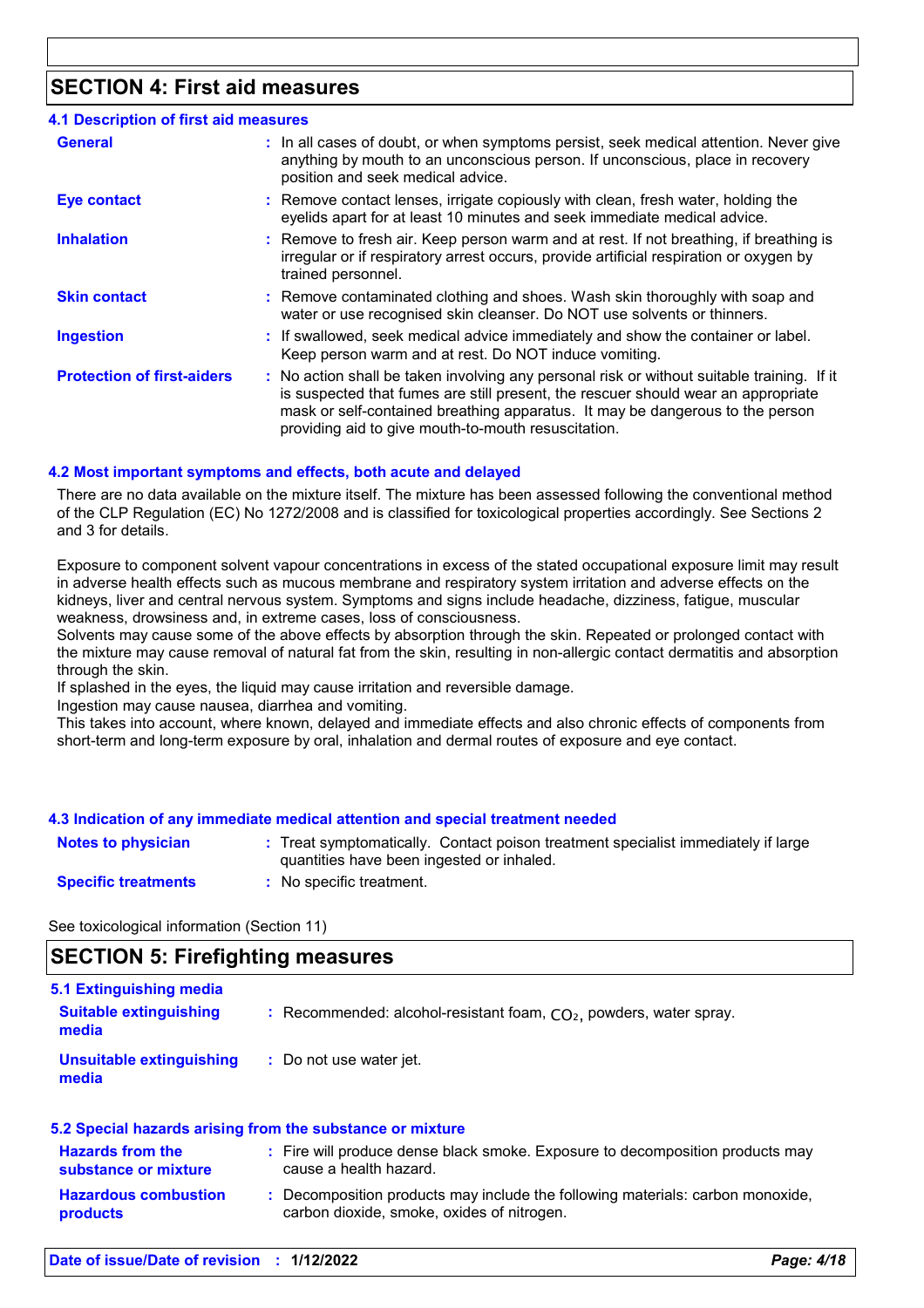# **SECTION 5: Firefighting measures**

| <b>5.3 Advice for firefighters</b>                                    |                                                                                                                                                                                                                                                                                    |
|-----------------------------------------------------------------------|------------------------------------------------------------------------------------------------------------------------------------------------------------------------------------------------------------------------------------------------------------------------------------|
| <b>Special protective actions</b><br>for fire-fighters                | : Cool closed containers exposed to fire with water. Do not release runoff from fire to<br>drains or watercourses.                                                                                                                                                                 |
| <b>Special protective</b><br>equipment for fire-fighters              | : Appropriate breathing apparatus may be required.                                                                                                                                                                                                                                 |
| <b>SECTION 6: Accidental release measures</b>                         |                                                                                                                                                                                                                                                                                    |
|                                                                       | 6.1 Personal precautions, protective equipment and emergency procedures                                                                                                                                                                                                            |
| For non-emergency<br>personnel                                        | : Exclude sources of ignition and ventilate the area. Avoid breathing vapour or mist.<br>Refer to protective measures listed in sections 7 and 8.                                                                                                                                  |
| For emergency responders                                              | : If specialised clothing is required to deal with the spillage, take note of any<br>information in Section 8 on suitable and unsuitable materials. See also the<br>information in "For non-emergency personnel".                                                                  |
| <b>6.2 Environmental</b><br>precautions                               | : Do not allow to enter drains or watercourses. If the product contaminates lakes,<br>rivers, or sewers, inform the appropriate authorities in accordance with local<br>regulations.                                                                                               |
| <b>6.3 Methods and material</b><br>for containment and<br>cleaning up | : Contain and collect spillage with non-combustible, absorbent material e.g. sand,<br>earth, vermiculite or diatomaceous earth and place in container for disposal<br>according to local regulations (see Section 13). Preferably clean with a detergent.<br>Avoid using solvents. |
| <b>6.4 Reference to other</b><br><b>sections</b>                      | : See Section 1 for emergency contact information.<br>See Section 8 for information on appropriate personal protective equipment.<br>See Section 13 for additional waste treatment information.                                                                                    |

### **SECTION 7: Handling and storage**

The information in this section contains generic advice and guidance. The list of Identified Uses in Section 1 should be consulted for any available use-specific information provided in the Exposure Scenario(s).

| avoid vapour concentrations higher than the occupational exposure limits.<br>handling<br>In addition, the product should only be used in areas from which all naked lights and<br>other sources of ignition have been excluded. Electrical equipment should be<br>protected to the appropriate standard.<br>Mixture may charge electrostatically: always use earthing leads when transferring<br>from one container to another.<br>Operators should wear antistatic footwear and clothing and floors should be of the<br>conducting type.<br>Keep away from heat, sparks and flame. No sparking tools should be used.<br>Avoid contact with skin and eyes. Avoid the inhalation of dust, particulates, spray or<br>mist arising from the application of this mixture. Avoid inhalation of dust from<br>sanding.<br>Eating, drinking and smoking should be prohibited in areas where this material is<br>handled, stored and processed.<br>Put on appropriate personal protective equipment (see Section 8).<br>Never use pressure to empty. Container is not a pressure vessel.<br>Always keep in containers made from the same material as the original one.<br>Comply with the health and safety at work laws.<br>Do not allow to enter drains or watercourses.<br>Information on fire and explosion protection<br>Vapours are heavier than air and may spread along floors. Vapours may form<br>explosive mixtures with air. |  |
|---------------------------------------------------------------------------------------------------------------------------------------------------------------------------------------------------------------------------------------------------------------------------------------------------------------------------------------------------------------------------------------------------------------------------------------------------------------------------------------------------------------------------------------------------------------------------------------------------------------------------------------------------------------------------------------------------------------------------------------------------------------------------------------------------------------------------------------------------------------------------------------------------------------------------------------------------------------------------------------------------------------------------------------------------------------------------------------------------------------------------------------------------------------------------------------------------------------------------------------------------------------------------------------------------------------------------------------------------------------------------------------------------------------------------------|--|
|---------------------------------------------------------------------------------------------------------------------------------------------------------------------------------------------------------------------------------------------------------------------------------------------------------------------------------------------------------------------------------------------------------------------------------------------------------------------------------------------------------------------------------------------------------------------------------------------------------------------------------------------------------------------------------------------------------------------------------------------------------------------------------------------------------------------------------------------------------------------------------------------------------------------------------------------------------------------------------------------------------------------------------------------------------------------------------------------------------------------------------------------------------------------------------------------------------------------------------------------------------------------------------------------------------------------------------------------------------------------------------------------------------------------------------|--|

#### **7.2 Conditions for safe storage, including any incompatibilities**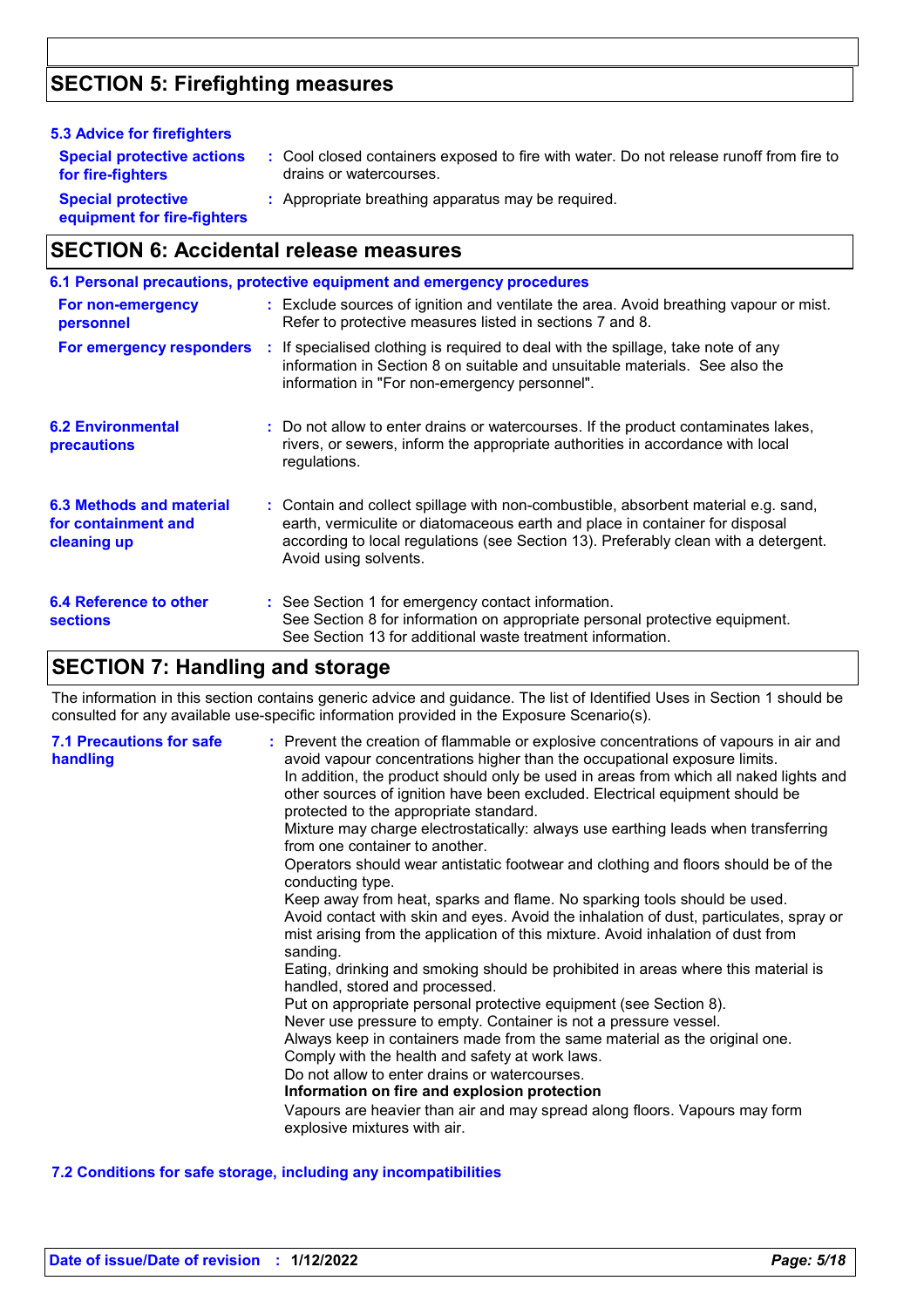# **SECTION 7: Handling and storage**

Store in accordance with local regulations.

#### **Notes on joint storage**

Keep away from: oxidising agents, strong alkalis, strong acids.

#### **Additional information on storage conditions**

Observe label precautions. Store in a dry, cool and well-ventilated area. Keep away from heat and direct sunlight. Keep away from sources of ignition. No smoking. Prevent unauthorised access. Containers that have been opened must be carefully resealed and kept upright to prevent leakage.

#### **Seveso Directive - Reporting thresholds**

#### **Danger criteria**

| <b>Category</b>  | threshold | Notification and MAPP Safety report threshold |
|------------------|-----------|-----------------------------------------------|
| P <sub>3</sub> a | 150 tonne | 500 tonne                                     |

#### **7.3 Specific end use(s)**

| <b>Recommendations</b>            | : Not available. |
|-----------------------------------|------------------|
| <b>Industrial sector specific</b> | : Not available. |
| <b>solutions</b>                  |                  |

### **SECTION 8: Exposure controls/personal protection**

The information in this section contains generic advice and guidance. Information is provided based on typical anticipated uses of the product. Additional measures might be required for bulk handling or other uses that could significantly increase worker exposure or environmental releases.

#### **8.1 Control parameters**

#### **Occupational exposure limits**

| <b>Product/ingredient name</b> | <b>Exposure limit values</b>                                         |
|--------------------------------|----------------------------------------------------------------------|
| acetone                        | EU OEL (Europe, 2/2017). Notes: list of indicative                   |
|                                | occupational exposure limit values                                   |
|                                | TWA: 500 ppm 8 hours.                                                |
|                                | TWA: 1210 mg/m <sup>3</sup> 8 hours.                                 |
| ethyl acetate                  | EU OEL (Europe, 2/2017). Notes: list of indicative                   |
|                                | occupational exposure limit values                                   |
|                                | STEL: 400 ppm 15 minutes.                                            |
|                                | STEL: 1468 mg/m <sup>3</sup> 15 minutes.                             |
|                                | TWA: 200 ppm 8 hours.<br>TWA: 734 mg/m <sup>3</sup> 8 hours.         |
|                                | EU OEL (Europe, 10/2019). Absorbed through skin. Notes: list         |
| xylene                         | of indicative occupational exposure limit values                     |
|                                | TWA: 50 ppm 8 hours.                                                 |
|                                | TWA: 221 mg/m <sup>3</sup> 8 hours.                                  |
|                                | STEL: 100 ppm 15 minutes.                                            |
|                                | STEL: 442 mg/m <sup>3</sup> 15 minutes.                              |
| ethylbenzene                   | EU OEL (Europe, 2/2017). Absorbed through skin. Notes: list          |
|                                | of indicative occupational exposure limit values                     |
|                                | TWA: 100 ppm 8 hours.                                                |
|                                | TWA: 442 mg/m <sup>3</sup> 8 hours.                                  |
|                                | STEL: 200 ppm 15 minutes.                                            |
|                                | STEL: 884 mg/m <sup>3</sup> 15 minutes.                              |
| 1,3-butadiene                  | EU OEL (Europe, 10/2019).                                            |
|                                | TWA: 1 ppm 8 hours.                                                  |
|                                | TWA: 2.2 mg/m <sup>3</sup> 8 hours.                                  |
| toluene                        | EU OEL (Europe, 2/2017). Absorbed through skin. Notes: list          |
|                                | of indicative occupational exposure limit values                     |
|                                | TWA: 192 mg/m <sup>3</sup> 8 hours.                                  |
|                                | TWA: 50 ppm 8 hours.                                                 |
|                                | STEL: 384 mg/m <sup>3</sup> 15 minutes.<br>STEL: 100 ppm 15 minutes. |
|                                |                                                                      |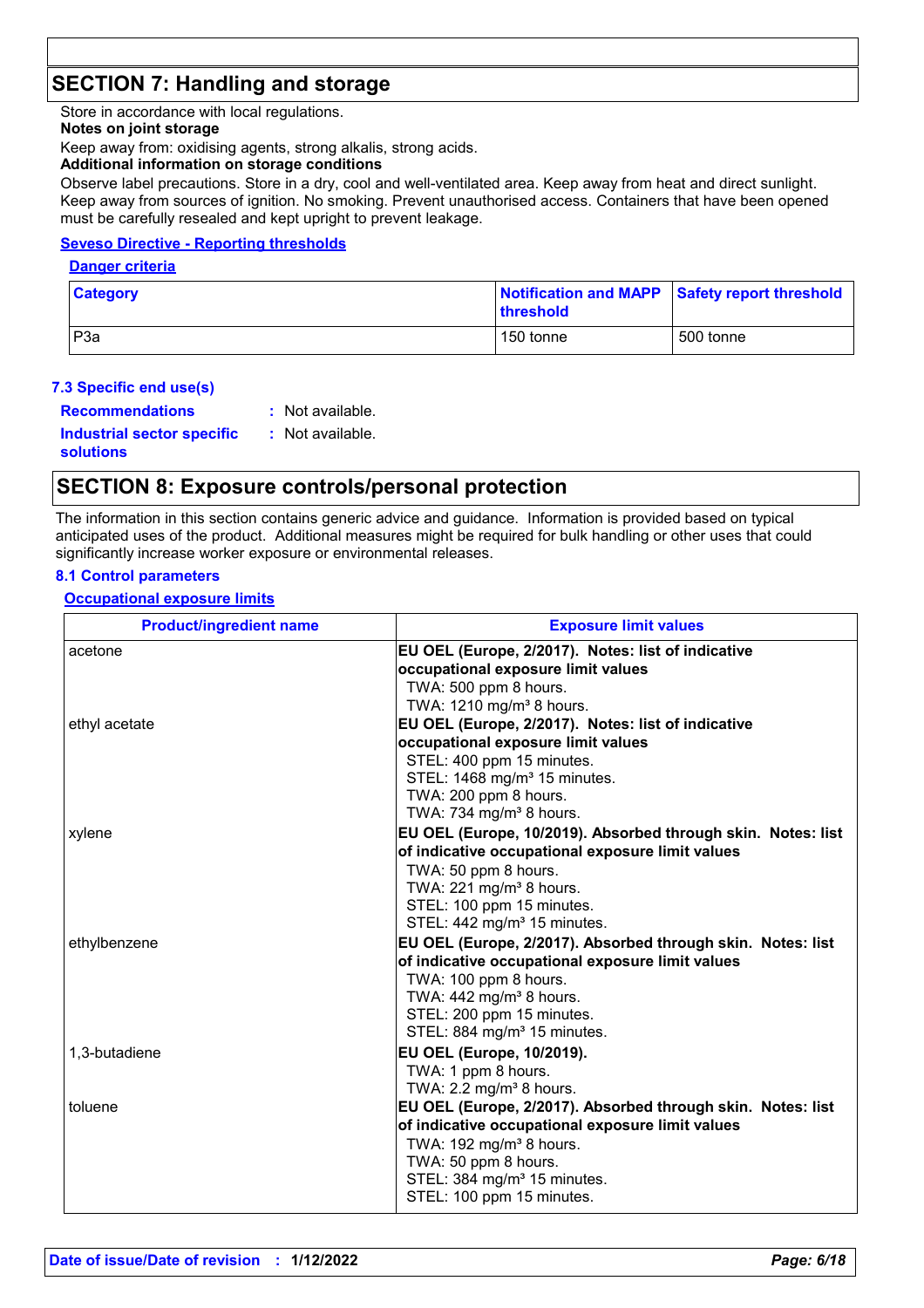# **SECTION 8: Exposure controls/personal protection**

| <b>Recommended monitoring</b><br>procedures | If this product contains ingredients with exposure limits, personal, workplace<br>÷<br>atmosphere or biological monitoring may be required to determine the effectiveness<br>of the ventilation or other control measures and/or the necessity to use respiratory<br>protective equipment. Reference should be made to monitoring standards, such as<br>the following: European Standard EN 689 (Workplace atmospheres - Guidance for<br>the assessment of exposure by inhalation to chemical agents for comparison with<br>limit values and measurement strategy) European Standard EN 14042 (Workplace<br>atmospheres - Guide for the application and use of procedures for the assessment<br>of exposure to chemical and biological agents) European Standard EN 482<br>(Workplace atmospheres - General requirements for the performance of procedures<br>for the measurement of chemical agents) Reference to national guidance<br>documents for methods for the determination of hazardous substances will also be |
|---------------------------------------------|--------------------------------------------------------------------------------------------------------------------------------------------------------------------------------------------------------------------------------------------------------------------------------------------------------------------------------------------------------------------------------------------------------------------------------------------------------------------------------------------------------------------------------------------------------------------------------------------------------------------------------------------------------------------------------------------------------------------------------------------------------------------------------------------------------------------------------------------------------------------------------------------------------------------------------------------------------------------------------------------------------------------------|
|                                             | required.                                                                                                                                                                                                                                                                                                                                                                                                                                                                                                                                                                                                                                                                                                                                                                                                                                                                                                                                                                                                                |

#### **DNELs/DMELs**

| <b>Product/ingredient name</b> | <b>Type</b> | <b>Exposure</b>                 | <b>Value</b>                   | <b>Population</b>     | <b>Effects</b> |
|--------------------------------|-------------|---------------------------------|--------------------------------|-----------------------|----------------|
| xylene                         | <b>DNEL</b> | Long term Oral                  | 1.6 mg/kg<br>bw/day            | General<br>population | Systemic       |
|                                | <b>DNEL</b> | Long term<br>Inhalation         | 14.8 mg/m <sup>3</sup>         | General<br>population | Systemic       |
|                                | <b>DNEL</b> | Long term<br>Inhalation         | 77 mg/m <sup>3</sup>           | <b>Workers</b>        | Systemic       |
|                                | <b>DNEL</b> | Long term Dermal                | $108$ mg/kg<br>bw/day          | General<br>population | Systemic       |
|                                | <b>DNEL</b> | Long term Dermal                | $180$ mg/kg<br>bw/day          | <b>Workers</b>        | Systemic       |
|                                | <b>DNEL</b> | Short term<br><b>Inhalation</b> | 289 mg/m <sup>3</sup>          | <b>Workers</b>        | Local          |
|                                | <b>DNEL</b> | Short term<br>Inhalation        | 289 mg/m <sup>3</sup>          | <b>Workers</b>        | Systemic       |
| 1,3-butadiene                  | <b>DMEL</b> | Long term<br>Inhalation         | $0.2652$ mg/<br>m <sup>3</sup> | General<br>population | Systemic       |
|                                | <b>DMEL</b> | Long term<br>Inhalation         | 2.21 mg/m <sup>3</sup>         | Workers               | Systemic       |

#### **PNECs**

No PNECs available

| <b>8.2 Exposure controls</b>                      |                                                                                                                                                                                                                                                                                                                                                                                                                                                                                                                                                                               |
|---------------------------------------------------|-------------------------------------------------------------------------------------------------------------------------------------------------------------------------------------------------------------------------------------------------------------------------------------------------------------------------------------------------------------------------------------------------------------------------------------------------------------------------------------------------------------------------------------------------------------------------------|
| <b>Appropriate engineering</b><br><b>controls</b> | : Provide adequate ventilation. Where reasonably practicable, this should be<br>achieved by the use of local exhaust ventilation and good general extraction. If<br>these are not sufficient to maintain concentrations of particulates and solvent<br>vapours below the OEL, suitable respiratory protection must be worn.                                                                                                                                                                                                                                                   |
| <b>Individual protection measures</b>             |                                                                                                                                                                                                                                                                                                                                                                                                                                                                                                                                                                               |
| <b>Hygiene measures</b>                           | : Wash hands, forearms and face thoroughly after handling chemical products, before<br>eating, smoking and using the lavatory and at the end of the working period.<br>Appropriate techniques should be used to remove potentially contaminated clothing.<br>Wash contaminated clothing before reusing. Ensure that eyewash stations and<br>safety showers are close to the workstation location.                                                                                                                                                                             |
| <b>Eye/face protection</b>                        | : Use safety eyewear designed to protect against splash of liquids.                                                                                                                                                                                                                                                                                                                                                                                                                                                                                                           |
| <b>Skin protection</b>                            |                                                                                                                                                                                                                                                                                                                                                                                                                                                                                                                                                                               |
|                                                   | When prolonged or frequently repeated contact may occur, a glove with a protection<br>class of 6 (breakthrough time >480 minutes according to EN374) is recommended.<br>Recommended gloves: Viton $\circledR$ or Nitrile, thickness $\geq 0.38$ mm.<br>When only brief contact is expected, a glove with protection class of 2 or higher<br>(breakthrough time > 30 minutes according to EN374) is recommended.<br>Recommended gloves: Nitrile, thickness $\geq 0.12$ mm.<br>Gloves should be replaced regularly and if there is any sign of damage to the glove<br>material. |
|                                                   | The performance or effectiveness of the glove may be reduced by physical/chemical<br>damage and poor maintenance.                                                                                                                                                                                                                                                                                                                                                                                                                                                             |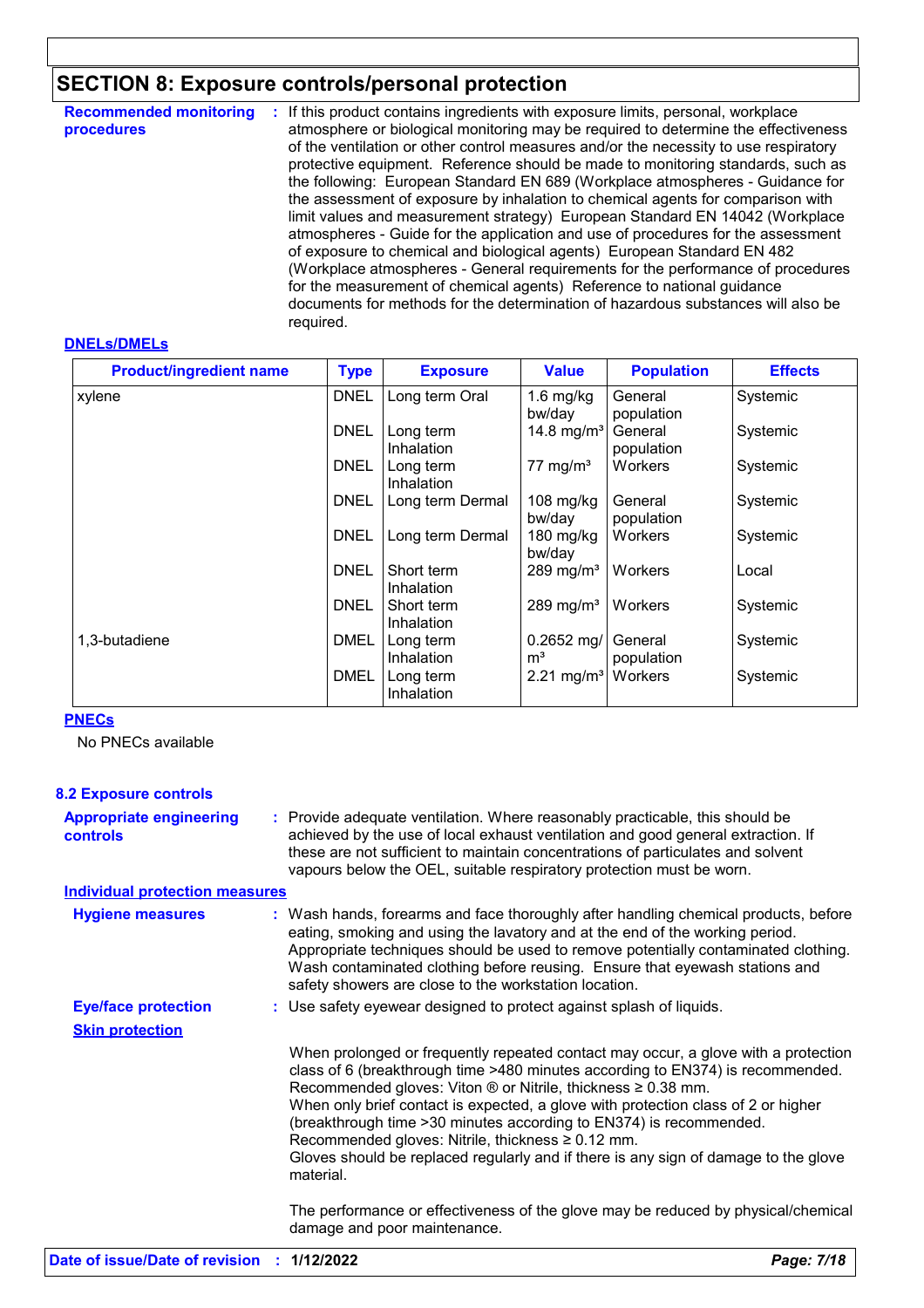# **SECTION 8: Exposure controls/personal protection**

| <b>Body protection</b>                    | : Personnel should wear antistatic clothing made of natural fibres or of high-<br>temperature-resistant synthetic fibres.                                                                                                                                                                                                                                                                                                                                                                                                                                                                                                                                                               |
|-------------------------------------------|-----------------------------------------------------------------------------------------------------------------------------------------------------------------------------------------------------------------------------------------------------------------------------------------------------------------------------------------------------------------------------------------------------------------------------------------------------------------------------------------------------------------------------------------------------------------------------------------------------------------------------------------------------------------------------------------|
| <b>Other skin protection</b>              | : Appropriate footwear and any additional skin protection measures should be<br>selected based on the task being performed and the risks involved and should be<br>approved by a specialist before handling this product.                                                                                                                                                                                                                                                                                                                                                                                                                                                               |
| <b>Respiratory protection</b>             | : If workers are exposed to concentrations above the exposure limit, they must use<br>appropriate, certified respirators.                                                                                                                                                                                                                                                                                                                                                                                                                                                                                                                                                               |
|                                           | OLD LEAD-BASED PAINTS:                                                                                                                                                                                                                                                                                                                                                                                                                                                                                                                                                                                                                                                                  |
|                                           | When surfaces are to be prepared for painting, account should be taken of the age<br>of the property and the possibility that lead-pigmented paint might be present. There<br>is a possibility that ingestion or inhalation of scrapings or dust arising from the<br>preparation work could cause health effects. As a working rule you should assume<br>that this will be the case if the age of the property is pre 1960.                                                                                                                                                                                                                                                             |
|                                           | Where possible wet sanding or chemical stripping methods should be used with<br>surfaces of this type to avoid the creation of dust. When dry sanding cannot be<br>avoided, and effective local exhaust ventilation is not available, it is recommended<br>that a dust respirator is worn, that is approved for use with lead dusts, and its type<br>selected on the basis of the COSHH assessment, taking into account the<br>Workplace Exposure Limit for lead in air. Furthermore, steps should be taken to<br>ensure containment of the dusts created, and that all practicable measures are<br>taken to clean up thoroughly all deposits of dusts in and around the affected area. |
|                                           | Respiratory protection in case of dust or spray mist formation. (particle filter EN143<br>type P2) Respiratory protection in case of vapour formation. (half mask with<br>combination filter A2-P2 til concentrations of 0,5 Vol%.)                                                                                                                                                                                                                                                                                                                                                                                                                                                     |
|                                           | The current Control of Lead at Work Regulations approved code of practice should<br>be consulted for advice on protective clothing and personal hygiene precautions.<br>Care should also be taken to exclude visitors, members of the household and<br>especially children from the affected area, during the actual work and the<br>subsequent clean up operations. All scrapings, dust, etc. should be disposed of by<br>the professional painting contractor as Hazardous Waste.                                                                                                                                                                                                     |
|                                           | Extra precautions will also need to be taken when burning off old lead-based paints<br>because fumes containing lead will be produced. It is recommended that a<br>respirator, approved for use with particulate fumes of lead is selected on the basis<br>of the COSHH assessment, taking into account the Workplace Exposure Limit for<br>lead in air. Similar precautions to those given above about sanding should be taken<br>with reference to protective clothing, disposal of scrapings and dusts, and exclusion<br>of other personnel and especially children from the building during actual work and<br>the subsequent clean up operations.                                  |
|                                           | Avoid the inhalation of dust. Wear suitable face mask if dry sanding. Special<br>precautions should be taken during surface preparation of pre-1960s paint surfaces<br>over wood and metal as they may contain harmful lead.                                                                                                                                                                                                                                                                                                                                                                                                                                                            |
| <b>Environmental exposure</b><br>controls | Do not allow to enter drains or watercourses.                                                                                                                                                                                                                                                                                                                                                                                                                                                                                                                                                                                                                                           |

# **SECTION 9: Physical and chemical properties**

| 9.1. Information on basic physical and chemical properties |                       |
|------------------------------------------------------------|-----------------------|
| <b>Appearance</b>                                          |                       |
| <b>Physical state</b>                                      | $:$ Liquid.           |
| <b>Colour</b>                                              | : Various: See label. |
| <b>Odour</b>                                               | $:$ Not available.    |
| <b>Odour threshold</b>                                     | : Not available.      |
| рH                                                         | $:$ Not available.    |
| <b>Melting point/freezing point</b>                        | : Not available.      |
|                                                            |                       |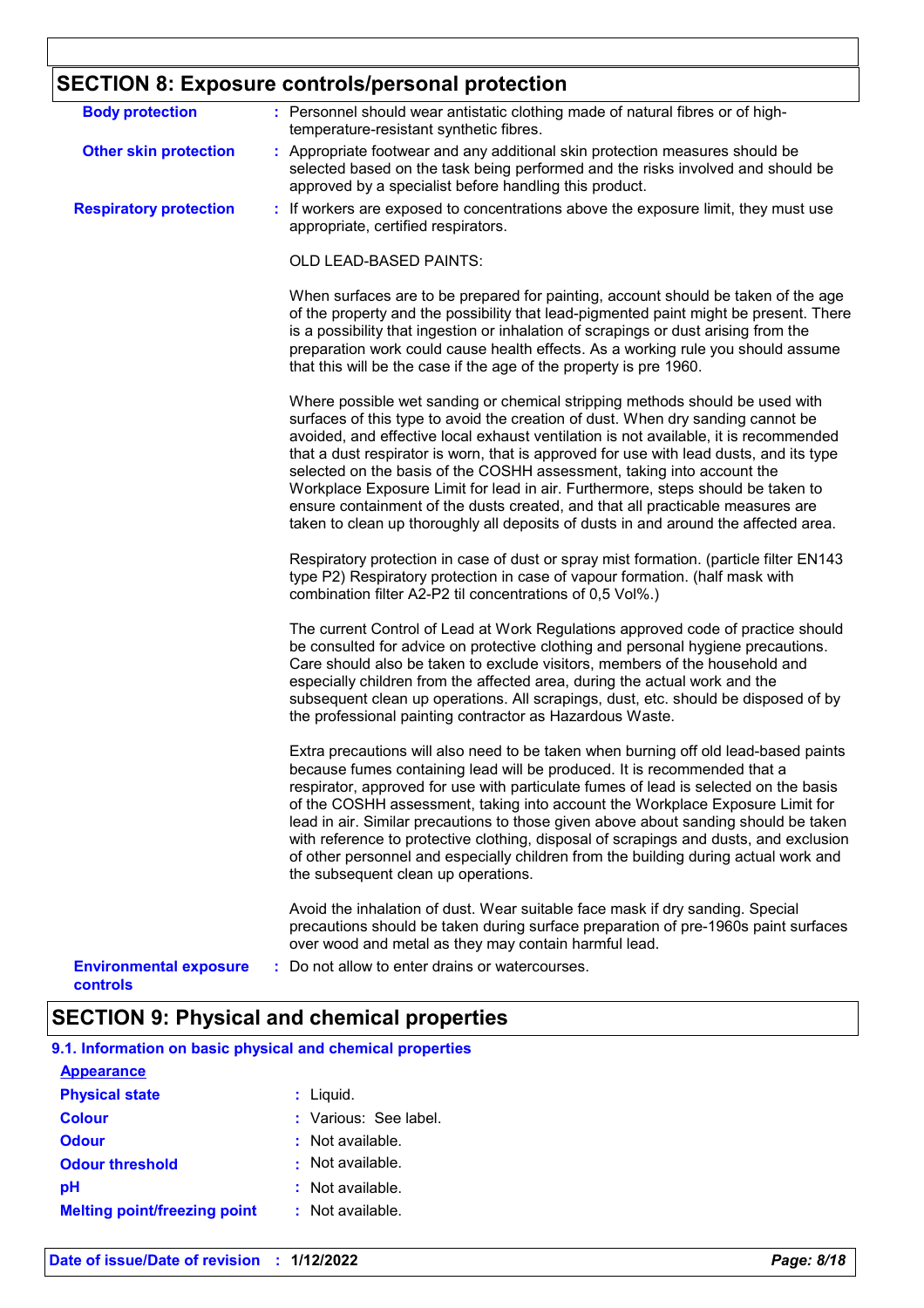## **SECTION 9: Physical and chemical properties**

| Initial boiling point and boiling<br>range                        | $: 34^{\circ}$ C                                                                                                   |
|-------------------------------------------------------------------|--------------------------------------------------------------------------------------------------------------------|
| <b>Flash point</b>                                                | $:$ Closed cup: -18 $^{\circ}$ C                                                                                   |
| <b>Evaporation rate</b>                                           | : Not available.                                                                                                   |
| <b>Upper/lower flammability or</b><br>explosive limits            | : Not available.                                                                                                   |
| <b>Vapour pressure</b>                                            | : Not available.                                                                                                   |
| <b>Vapour density</b>                                             | : Not available.                                                                                                   |
| <b>Relative density</b>                                           | : 0.911                                                                                                            |
| <b>Solubility(ies)</b>                                            | : Insoluble in the following materials: cold water.                                                                |
| <b>Partition coefficient: n-octanol/: Not available.</b><br>water |                                                                                                                    |
| <b>Auto-ignition temperature</b>                                  | $:$ Not available.                                                                                                 |
| <b>Decomposition temperature</b>                                  | : Not available.                                                                                                   |
| <b>Viscosity</b>                                                  | Kinematic (room temperature): $0.22 \text{ cm}^2/\text{s}$<br>Kinematic (40 $^{\circ}$ C): 0.29 cm <sup>2</sup> /s |
| <b>Explosive properties</b>                                       | $:$ Not available.                                                                                                 |
| <b>Oxidising properties</b>                                       | : Not available.                                                                                                   |
| 9.2. Other information                                            |                                                                                                                    |
| <b>Solubility in water</b>                                        | Not available.                                                                                                     |
| <b>Type of aerosol</b>                                            | Spray                                                                                                              |
| <b>Heat of combustion</b>                                         | 13.38 kJ/g                                                                                                         |

### **SECTION 10: Stability and reactivity**

| <b>10.1 Reactivity</b>                            | : No specific test data related to reactivity available for this product or its ingredients.                                        |
|---------------------------------------------------|-------------------------------------------------------------------------------------------------------------------------------------|
| <b>10.2 Chemical stability</b>                    | : Stable under recommended storage and handling conditions (see Section 7).                                                         |
| <b>10.3 Possibility of</b><br>hazardous reactions | : Under normal conditions of storage and use, hazardous reactions will not occur.                                                   |
| <b>10.4 Conditions to avoid</b>                   | : When exposed to high temperatures may produce hazardous decomposition<br>products.                                                |
| 10.5 Incompatible materials                       | : Keep away from the following materials to prevent strong exothermic reactions:<br>oxidising agents, strong alkalis, strong acids. |
| <b>10.6 Hazardous</b><br>decomposition products   | : Decomposition products may include the following materials: carbon monoxide,<br>carbon dioxide, smoke, oxides of nitrogen.        |

### **SECTION 11: Toxicological information**

#### **11.1 Information on toxicological effects**

There are no data available on the mixture itself. The mixture has been assessed following the conventional method of the CLP Regulation (EC) No 1272/2008 and is classified for toxicological properties accordingly. See Sections 2 and 3 for details.

Exposure to component solvent vapour concentrations in excess of the stated occupational exposure limit may result in adverse health effects such as mucous membrane and respiratory system irritation and adverse effects on the kidneys, liver and central nervous system. Symptoms and signs include headache, dizziness, fatigue, muscular weakness, drowsiness and, in extreme cases, loss of consciousness.

Solvents may cause some of the above effects by absorption through the skin. Repeated or prolonged contact with the mixture may cause removal of natural fat from the skin, resulting in non-allergic contact dermatitis and absorption through the skin.

If splashed in the eyes, the liquid may cause irritation and reversible damage.

#### **Date of issue/Date of revision : 1/12/2022** *Page: 9/18*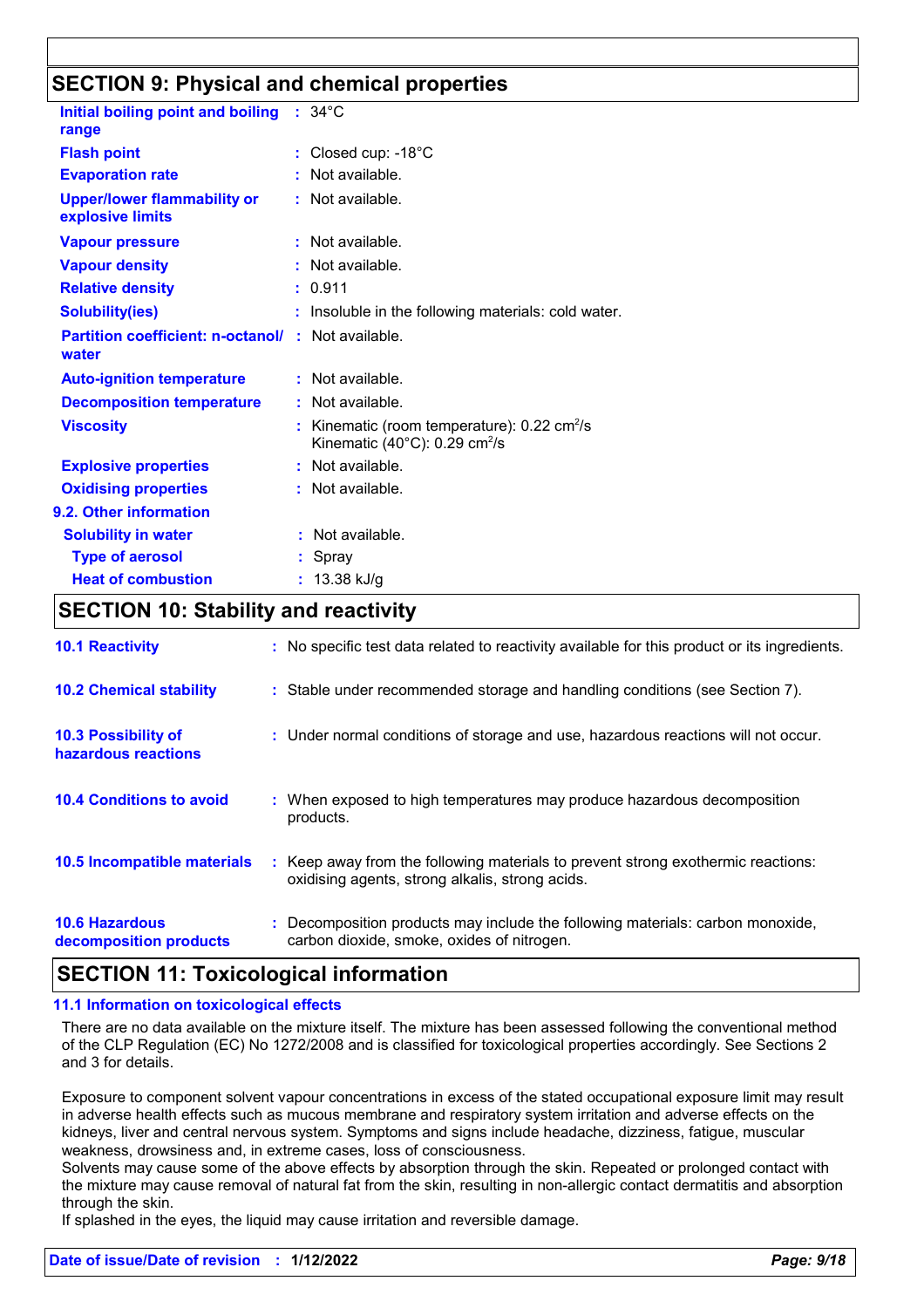# **SECTION 11: Toxicological information**

Ingestion may cause nausea, diarrhea and vomiting. This takes into account, where known, delayed and immediate effects and also chronic effects of components from short-term and long-term exposure by oral, inhalation and dermal routes of exposure and eye contact.

#### **Acute toxicity**

| <b>Product/ingredient name</b> | <b>Result</b>                 | <b>Species</b> | <b>Dose</b>          | <b>Exposure</b> |
|--------------------------------|-------------------------------|----------------|----------------------|-----------------|
| acetone                        | LD50 Intraperitoneal          | Mouse          | 1297 mg/kg           |                 |
|                                | LD50 Intravenous              | Rat            | 5500 mg/kg           | L,              |
|                                | LD50 Oral                     | Mouse          | $3$ g/kg             |                 |
|                                | LD50 Oral                     | Rabbit         | 5340 mg/kg           |                 |
|                                | LD50 Oral                     | Rat            | 5800 mg/kg           |                 |
|                                | LD50 Oral                     | Rat            | 5800 mg/kg           |                 |
|                                | <b>LDLo Dermal</b>            | Rabbit         | 20 mL/kg             |                 |
|                                | LDLo Intraperitoneal          | Dog            | 8 g/kg               |                 |
|                                | LDLo Intraperitoneal          | Rat            | 500 mg/kg            |                 |
|                                | <b>LDLo Intravenous</b>       | Mouse          | 4 g/kg               |                 |
|                                | LDLo Intravenous              | Rabbit         | 1576 mg/kg           |                 |
|                                | LDLo Oral                     | Dog            | 8 g/kg               |                 |
|                                | LDLo Oral                     | Dog            | 8000 mg/kg           |                 |
|                                | <b>LDLo Oral</b>              | Human          | 714 mg/kg            |                 |
|                                | LDLo Route of exposure        | Man - Male     | 1159 mg/kg           |                 |
|                                | unreported                    |                |                      |                 |
|                                | <b>LDLo Subcutaneous</b>      | Dog            | 5 g/kg               |                 |
|                                | LDLo Subcutaneous             | Guinea pig     | 5 g/kg               |                 |
|                                | <b>TDLo Intraperitoneal</b>   | Rat            | 1452 mg/kg           |                 |
|                                | <b>TDLo Oral</b>              | Mammal -       | 3.49 g/kg            |                 |
|                                |                               | species        |                      |                 |
|                                |                               | unspecified    |                      |                 |
|                                | <b>TDLo Oral</b>              | Man - Male     | 2857 mg/kg           |                 |
|                                | <b>TDLo Oral</b>              | Man - Male     | 2857 mg/kg           |                 |
|                                | <b>TDLo Oral</b>              | Rat            | 5 mL/kg              |                 |
| Reaction Mass of               | LD50 Oral                     | Rat            | 4300 mg/kg           |                 |
| Ethylbenzene and M-Xylene      |                               |                |                      |                 |
| and P-Xylene                   |                               |                |                      |                 |
| ethyl acetate                  | LD50 Intraperitoneal          | Mouse          | 709 mg/kg            |                 |
|                                | LD50 Oral                     | Guinea pig     | 5.5 g/kg             |                 |
|                                | LD50 Oral                     | Guinea pig     | 5500 mg/kg           |                 |
|                                | LD50 Oral                     | Mouse          | $4.1$ g/kg           |                 |
|                                |                               | Mouse          |                      |                 |
|                                | LD50 Oral                     |                | 4100 mg/kg           |                 |
|                                | LD50 Oral                     | Rabbit         | 4935 mg/kg           |                 |
|                                | LD50 Oral                     | Rat            | 5620 mg/kg           |                 |
|                                | LD50 Subcutaneous             | Cat            | 3 g/kg               |                 |
|                                | LD50 Subcutaneous             | Guinea pig     | 3 g/kg               |                 |
|                                | LDLo Subcutaneous             | Rat            | 5 g/kg               |                 |
| 1,3-butadiene                  | LC50 Inhalation Gas.          | Rat            | 128000 ppm           | 4 hours         |
|                                | <b>LC50 Inhalation Vapour</b> | Rat            | 285 g/m <sup>3</sup> | 4 hours         |
|                                | LD50 Oral                     | Rat            | 5480 mg/kg           |                 |

**Conclusion/Summary :** Not available.

#### **Acute toxicity estimates**

| <b>Product/ingredient name</b>                 | Oral (mg/<br>kg) | <b>Dermal</b><br>(mg/kg) | <b>Inhalation</b><br>(gases)<br>(ppm) | <b>Inhalation</b><br>(vapours)<br>(mg/l) | <b>Inhalation</b><br>(dusts)<br>and mists)<br>(mg/l) |
|------------------------------------------------|------------------|--------------------------|---------------------------------------|------------------------------------------|------------------------------------------------------|
| Dulux Simply Refresh Spray Paint White (PR AE) | N/A              | 8948.9                   | N/A                                   | 89.5                                     | N/A                                                  |
| xylene                                         | N/A              | 1100                     | N/A                                   | 11                                       | N/A                                                  |
| Reaction Mass of Ethylbenzene and M-Xylene and | N/A              | 1100                     | N/A                                   | 11                                       | N/A                                                  |
| P-Xylene                                       |                  |                          |                                       |                                          |                                                      |
| ethylbenzene                                   | N/A              | N/A                      | N/A                                   | 11                                       | N/A                                                  |
| 1.3-butadiene                                  | 5480             | N/A                      | 128000                                | 285                                      | N/A                                                  |

**Irritation/Corrosion**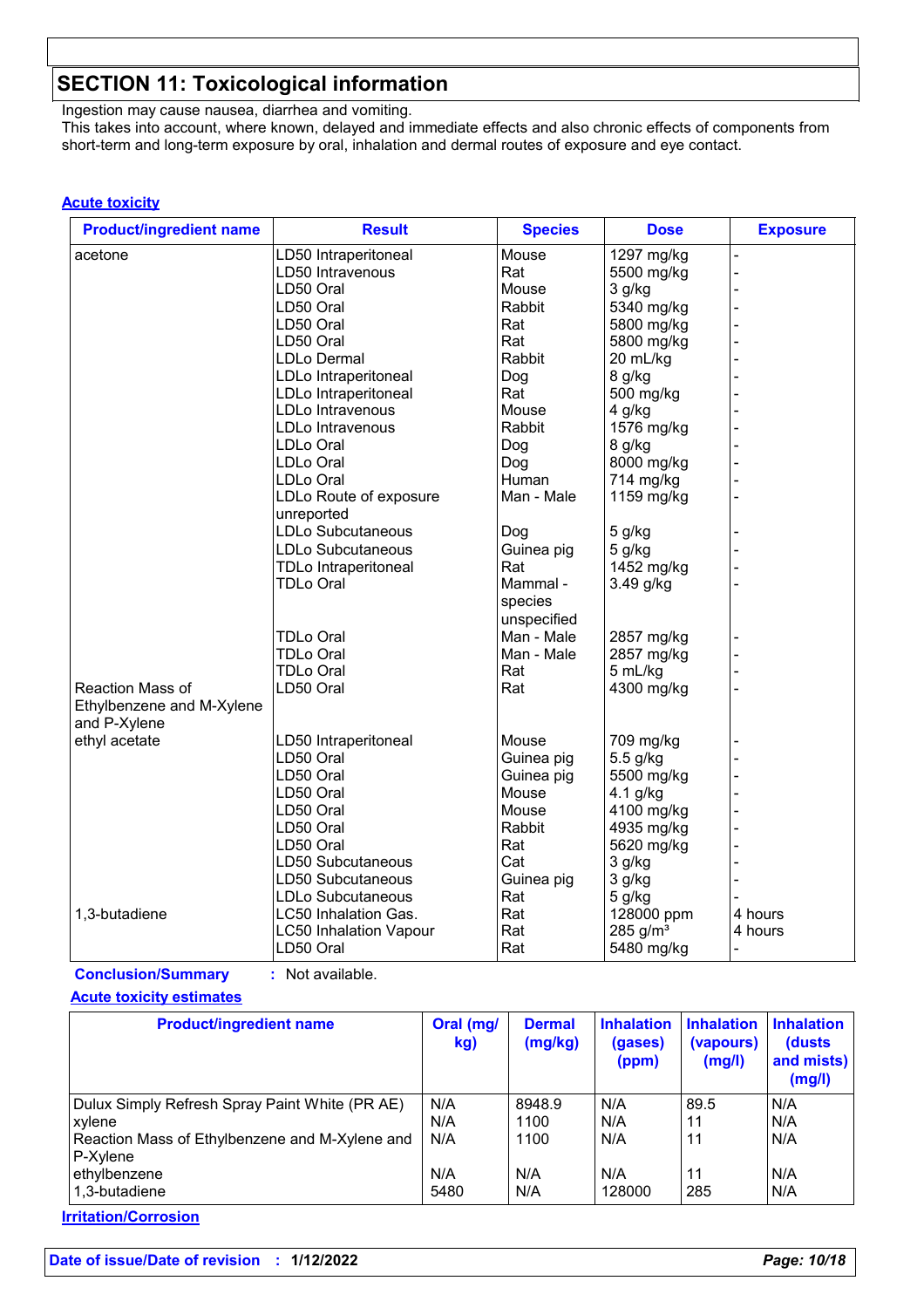# **SECTION 11: Toxicological information**

| <b>Product/ingredient name</b>                | <b>Result</b>                                      | <b>Species</b>   | <b>Score</b>   | <b>Exposure</b>               | <b>Observation</b> |
|-----------------------------------------------|----------------------------------------------------|------------------|----------------|-------------------------------|--------------------|
| acetone                                       | Eyes - Mild irritant                               | Human            |                | 186300 parts                  |                    |
|                                               |                                                    |                  |                | per million                   |                    |
|                                               | Eyes - Mild irritant                               | Rabbit<br>Rabbit |                | 10 microliters<br>24 hours 20 |                    |
|                                               | Eyes - Moderate irritant                           |                  | ÷,             | milligrams                    |                    |
|                                               | Eyes - Severe irritant                             | Rabbit           | ۰              | 20 milligrams                 |                    |
|                                               | Skin - Mild irritant                               | Rabbit           | $\blacksquare$ | 24 hours 500                  |                    |
|                                               |                                                    |                  |                | milligrams                    |                    |
|                                               | Skin - Mild irritant                               | Rabbit           |                | 395                           |                    |
|                                               |                                                    |                  |                | milligrams                    |                    |
| Reaction Mass of<br>Ethylbenzene and M-Xylene | Eyes - Mild irritant                               | Rabbit           |                | 87 mg                         |                    |
| and P-Xylene                                  |                                                    |                  |                |                               |                    |
|                                               | Eyes - Severe irritant                             | Rabbit           |                | 24 hours 5                    |                    |
|                                               | Skin - Mild irritant                               |                  |                | mg<br>8 hours 60              |                    |
|                                               |                                                    | Rat              |                | microliters                   |                    |
|                                               | Skin - Moderate irritant                           | Rabbit           |                | 100%                          |                    |
| xylene                                        | Eyes - Mild irritant                               | Rabbit           |                | 87 mg                         |                    |
|                                               | Eyes - Severe irritant                             | Rabbit           |                | 24 hours 5                    |                    |
|                                               |                                                    |                  |                | mg                            |                    |
|                                               | Skin - Mild irritant                               | Rat              |                | 8 hours 60 UI                 |                    |
|                                               | Skin - Moderate irritant                           | Rabbit           | ÷,             | 24 hours 500                  |                    |
|                                               |                                                    |                  |                | mg                            |                    |
| ethylbenzene                                  | Skin - Moderate irritant<br>Eyes - Severe irritant | Rabbit<br>Rabbit |                | 100 %<br>500                  |                    |
|                                               |                                                    |                  |                | milligrams                    |                    |
|                                               | Skin - Mild irritant                               | Rabbit           | ÷,             | 24 hours 15                   |                    |
|                                               |                                                    |                  |                | milligrams                    |                    |
| toluene                                       | Eyes - Mild irritant                               | Rabbit           |                | 0.5 minutes                   |                    |
|                                               |                                                    |                  |                | 100                           |                    |
|                                               |                                                    |                  |                | milligrams                    |                    |
|                                               | Eyes - Mild irritant                               | Rabbit           |                | 870                           |                    |
|                                               |                                                    |                  |                | Micrograms                    |                    |
|                                               | Eyes - Severe irritant                             | Rabbit           |                | 24 hours 2<br>milligrams      |                    |
|                                               | Skin - Mild irritant                               | Pig              |                | 24 hours 250                  |                    |
|                                               |                                                    |                  |                | microliters                   |                    |
|                                               | Skin - Mild irritant                               | Rabbit           | ٠              | 435                           |                    |
|                                               |                                                    |                  |                | milligrams                    |                    |
|                                               | Skin - Moderate irritant                           | Rabbit           | $\overline{a}$ | 24 hours 20                   |                    |
|                                               |                                                    |                  |                | milligrams                    |                    |
|                                               | Skin - Moderate irritant                           | Rabbit           | ۰              | 500                           |                    |
|                                               |                                                    |                  |                | milligrams                    |                    |
| <b>Conclusion/Summary</b>                     | : Not available.                                   |                  |                |                               |                    |
| <b>Sensitisation</b>                          |                                                    |                  |                |                               |                    |
| <b>Conclusion/Summary</b>                     | : Not available.                                   |                  |                |                               |                    |
| <b>Mutagenicity</b>                           |                                                    |                  |                |                               |                    |
| <b>Conclusion/Summary</b>                     | : Not available.                                   |                  |                |                               |                    |
|                                               |                                                    |                  |                |                               |                    |
| <b>Carcinogenicity</b>                        |                                                    |                  |                |                               |                    |
| <b>Product/ingredient name</b>                | <b>Result</b>                                      | <b>Species</b>   |                | <b>Dose</b>                   | <b>Exposure</b>    |
| Reaction Mass of                              | Positive - Inhalation - TC                         | Mouse            | $<$ 75 ppm     |                               | 103 weeks; 5       |
| Ethylbenzene and M-Xylene                     |                                                    |                  |                |                               | days per week      |
| and P-Xylene                                  |                                                    |                  |                |                               |                    |
| <b>Conclusion/Summary</b>                     | : Not available.                                   |                  |                |                               |                    |
| <b>Reproductive toxicity</b>                  |                                                    |                  |                |                               |                    |

**Conclusion/Summary :** Not available.

**Teratogenicity**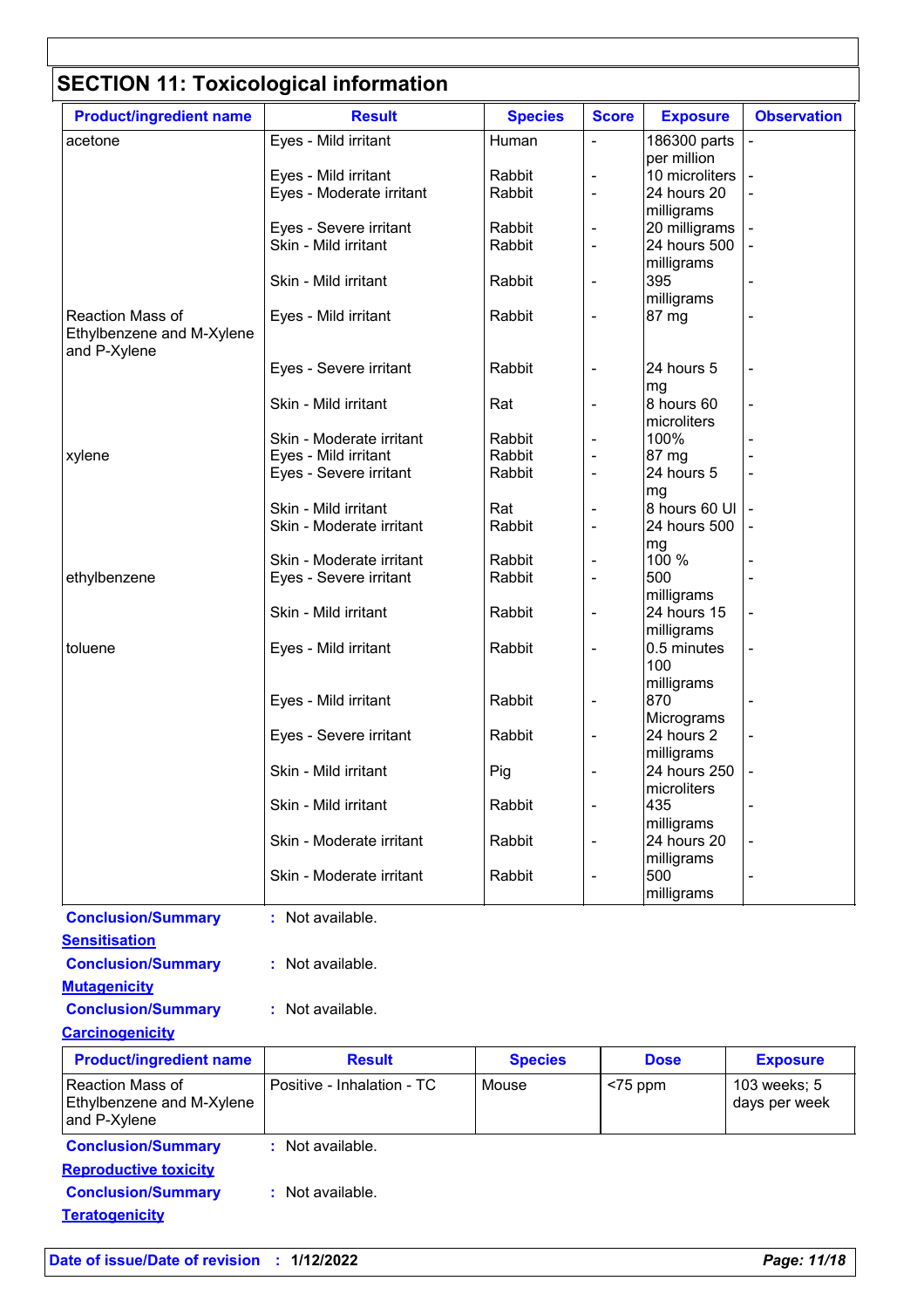# **SECTION 11: Toxicological information**

**Conclusion/Summary :** Not available. **Specific target organ toxicity (single exposure)**

| <b>Product/ingredient name</b>                    | <b>Category</b> | <b>Route of</b><br>exposure | <b>Target organs</b>     |
|---------------------------------------------------|-----------------|-----------------------------|--------------------------|
| acetone                                           | Category 3      |                             | Narcotic effects         |
| Reaction Mass of Ethylbenzene and M-Xylene and P- | Category 3      |                             | Respiratory tract        |
| Xylene                                            |                 |                             | irritation               |
| ethyl acetate                                     | Category 3      |                             | Narcotic effects         |
| <b>xylene</b>                                     | Category 3      |                             | <b>Respiratory tract</b> |
|                                                   |                 |                             | irritation               |

**Specific target organ toxicity (repeated exposure)**

| <b>Product/ingredient name</b>                              | <b>Category</b> | <b>Route of</b><br>exposure | <b>Target organs</b> |
|-------------------------------------------------------------|-----------------|-----------------------------|----------------------|
| Reaction Mass of Ethylbenzene and M-Xylene and P-<br>Xvlene | Category 2      |                             |                      |

**Aspiration hazard**

| <b>Product/ingredient name</b>                          | <b>Result</b>                         |
|---------------------------------------------------------|---------------------------------------|
| Reaction Mass of Ethylbenzene and M-Xylene and P-Xylene | <b>ASPIRATION HAZARD - Category 1</b> |
| xylene                                                  | <b>ASPIRATION HAZARD - Category 1</b> |

#### **Other information :**

: Not available.

### **SECTION 12: Ecological information**

#### **12.1 Toxicity**

There are no data available on the mixture itself. Do not allow to enter drains or watercourses.

The mixture has been assessed following the summation method of the CLP Regulation (EC) No 1272/2008 and is not classified as hazardous to the environment, but contains substance(s) hazardous to the environment. See section 3 for details.

| <b>Product/ingredient name</b> | <b>Result</b>                        | <b>Species</b>                  | <b>Exposure</b> |
|--------------------------------|--------------------------------------|---------------------------------|-----------------|
| acetone                        | Acute EC50 11493300 µg/l Fresh water | Algae - Navicula seminulum      | 96 hours        |
|                                | Acute EC50 11727900 µg/l Fresh water | Algae - Navicula seminulum      | 96 hours        |
|                                | Acute EC50 7200000 µg/l Fresh water  | Algae - Selenastrum sp.         | 96 hours        |
|                                | Acute EC50 20.565 mg/l Marine water  | Algae - Ulva pertusa            | 96 hours        |
|                                | Acute LC50 7550000 µg/l Fresh water  | Crustaceans - Asellus aquaticus | 48 hours        |
|                                | Acute LC50 6000000 µg/l Fresh water  | Crustaceans - Gammarus pulex    | 48 hours        |
|                                | Acute LC50 8098000 µg/l Fresh water  | Crustaceans - Ceriodaphnia      | 48 hours        |
|                                |                                      | dubia - Neonate                 |                 |
|                                | Acute LC50 7460000 µg/l Fresh water  | Daphnia - Daphnia cucullata     | 48 hours        |
|                                | Acute LC50 7810000 µg/l Fresh water  | Daphnia - Daphnia cucullata     | 48 hours        |
|                                | Acute LC50 6900 mg/l Fresh water     | Daphnia - Daphnia magna         | 48 hours        |
|                                | Acute LC50 10000 µg/l Fresh water    | Daphnia - Daphnia magna         | 48 hours        |
|                                | Acute LC50 8800000 µg/l Fresh water  | Daphnia - Daphnia pulex         | 48 hours        |
|                                | Acute LC50 7280000 µg/l Fresh water  | Fish - Pimephales promelas      | 96 hours        |
|                                | Acute LC50 8120000 µg/l Fresh water  | Fish - Pimephales promelas      | 96 hours        |
|                                | Acute LC50 6210000 µg/l Fresh water  | Fish - Pimephales promelas      | 96 hours        |
|                                | Acute LC50 5600 ppm Fresh water      | Fish - Poecilia reticulata      | 96 hours        |
|                                | Acute LC50 8000 ppm Fresh water      | Fish - Oncorhynchus mykiss      | 96 hours        |
|                                | Chronic NOEC 100 ul/L Marine water   | Algae - Skeletonema costatum    | 72 hours        |
|                                | Chronic NOEC 100 ul/L Marine water   | Algae - Skeletonema costatum    | 96 hours        |
|                                | Chronic NOEC 0.5 ml/L Marine water   | Algae - Karenia brevis          | 96 hours        |
|                                | Chronic NOEC 4.95 mg/l Marine water  | Algae - Ulva pertusa            | 96 hours        |
|                                | Chronic NOEC 0.016 ml/L Fresh water  | Crustaceans - Chydoridae        | 21 days         |
|                                | Chronic NOEC 0.016 ml/L Fresh water  | Crustaceans - Maxillopoda       | 21 days         |
|                                | Chronic NOEC 0.016 ml/L Fresh water  | Crustaceans - Daphniidae        | 21 days         |
|                                | Chronic NOEC 0.016 ml/L Fresh water  | Crustaceans - Bosminidae        | 21 days         |
|                                | Chronic NOEC 0.016 ml/L Fresh water  | Crustaceans - Macrothricidae    | 21 days         |
|                                |                                      |                                 |                 |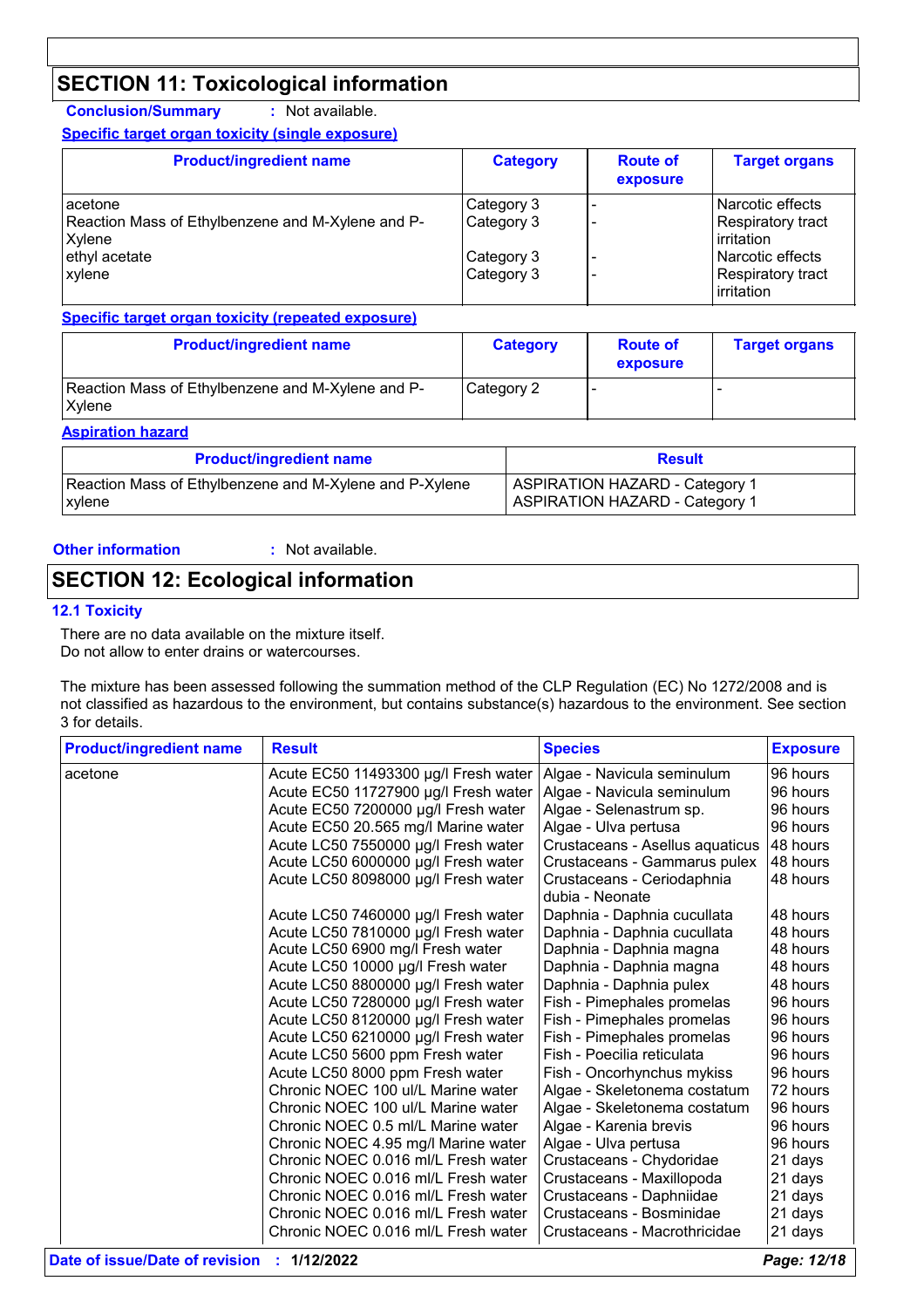# **SECTION 12: Ecological information**

|                           | Chronic NOEC 1 g/L Fresh water      | Daphnia - Daphnia magna                   | 21 days  |
|---------------------------|-------------------------------------|-------------------------------------------|----------|
|                           | Chronic NOEC 1 g/L Fresh water      | Daphnia - Daphnia magna                   | 21 days  |
|                           | Chronic NOEC 0.1 ml/L Fresh water   | Daphnia - Daphnia magna -                 | 21 days  |
|                           |                                     | Neonate                                   |          |
|                           | Chronic NOEC 0.1 ml/L Fresh water   | Daphnia - Daphnia magna -                 | 21 days  |
|                           |                                     | Neonate                                   |          |
|                           | Chronic NOEC 0.1 ml/L Fresh water   | Daphnia - Daphnia magna -                 | 21 days  |
|                           |                                     | Neonate                                   |          |
|                           | Chronic NOEC 0.1 mg/l Fresh water   | Fish - Fundulus heteroclitus              | 4 weeks  |
|                           | Chronic NOEC 0.1 mg/l Fresh water   |                                           | 4 weeks  |
|                           |                                     | Fish - Fundulus heteroclitus              |          |
|                           | Chronic NOEC 0.1 mg/l Fresh water   | Fish - Fundulus heteroclitus              | 4 weeks  |
|                           | Chronic NOEC 5 µg/l Marine water    | Fish - Gasterosteus aculeatus -<br>Larvae | 42 days  |
|                           | Chronic NOEC 5 µg/l Marine water    | Fish - Gasterosteus aculeatus -           | 42 days  |
|                           |                                     | Larvae                                    |          |
| Reaction Mass of          | Acute LC50 8500 µg/l Marine water   | Crustaceans - Palaemonetes                | 48 hours |
|                           |                                     |                                           |          |
| Ethylbenzene and M-Xylene |                                     | pugio                                     |          |
| and P-Xylene              |                                     |                                           |          |
|                           | Acute LC50 13400 µg/l Fresh water   | Fish - Pimephales promelas                | 96 hours |
| ethyl acetate             | Acute EC50 2500000 µg/l Fresh water | Algae - Selenastrum sp.                   | 96 hours |
|                           | Acute LC50 1600000 µg/l Fresh water | Crustaceans - Asellus aquaticus           | 48 hours |
|                           | Acute LC50 750000 µg/l Fresh water  | Crustaceans - Gammarus pulex              | 48 hours |
|                           | Acute LC50 175000 µg/l Fresh water  | Daphnia - Daphnia cucullata               | 48 hours |
|                           | Acute LC50 154000 µg/l Fresh water  | Daphnia - Daphnia cucullata               | 48 hours |
|                           | Acute LC50 560000 µg/l Fresh water  | Daphnia - Daphnia magna                   | 48 hours |
|                           | Acute LC50 230000 µg/l Fresh water  | Daphnia - Daphnia pulex                   | 48 hours |
|                           | Acute LC50 295000 µg/l Fresh water  | Daphnia - Daphnia pulex                   | 48 hours |
|                           | Acute LC50 230000 µg/l Fresh water  | Fish - Pimephales promelas                | 96 hours |
|                           |                                     |                                           | 96 hours |
|                           | Acute LC50 212500 µg/l Fresh water  | Fish - Heteropneustes fossilis            |          |
|                           | Acute LC50 484000 µg/l Fresh water  | Fish - Oncorhynchus mykiss -              | 96 hours |
|                           |                                     | Juvenile (Fledgling, Hatchling,           |          |
|                           |                                     | Weanling)                                 |          |
|                           | Acute LC50 425300 µg/l Fresh water  | Fish - Oncorhynchus mykiss -              | 96 hours |
|                           |                                     | Juvenile (Fledgling, Hatchling,           |          |
|                           |                                     | Weanling)                                 |          |
|                           | Chronic NOEC 12 mg/l Fresh water    | Daphnia - Daphnia magna                   | 21 days  |
|                           | Chronic NOEC 2400 µg/l Fresh water  | Daphnia - Daphnia magna                   | 21 days  |
|                           | Chronic NOEC 75.6 mg/l Fresh water  | Fish - Pimephales promelas -              | 32 days  |
|                           |                                     | Embryo                                    |          |
|                           |                                     |                                           |          |
| xylene                    | Acute EC50 90 mg/l Fresh water      | Crustaceans - Cypris                      | 48 hours |
|                           |                                     | subglobosa                                |          |
|                           | Acute LC50 8.5 ppm Marine water     | <b>Crustaceans - Palaemonetes</b>         | 48 hours |
|                           |                                     | pugio - Adult                             |          |
|                           | Acute LC50 15700 µg/l Fresh water   | Fish - Lepomis macrochirus -              | 96 hours |
|                           |                                     | Juvenile (Fledgling, Hatchling,           |          |
|                           |                                     | Weanling)                                 |          |
|                           | Acute LC50 20870 µg/l Fresh water   | Fish - Lepomis macrochirus                | 96 hours |
|                           | Acute LC50 19000 µg/l Fresh water   | Fish - Lepomis macrochirus                | 96 hours |
|                           |                                     |                                           | 96 hours |
|                           | Acute LC50 13400 µg/l Fresh water   | Fish - Pimephales promelas                |          |
|                           | Acute LC50 16940 µg/l Fresh water   | Fish - Carassius auratus                  | 96 hours |

**Conclusion/Summary :** Not available.

#### **12.2 Persistence and degradability**

| <b>Conclusion/Summary</b><br>: Not available.                 |                          |                   |                  |
|---------------------------------------------------------------|--------------------------|-------------------|------------------|
| <b>Product/ingredient name</b>                                | <b>Aquatic half-life</b> | <b>Photolysis</b> | Biodegradability |
| Reaction Mass of<br>Ethylbenzene and M-Xylene<br>and P-Xvlene |                          |                   | Readily          |

#### **12.3 Bioaccumulative potential**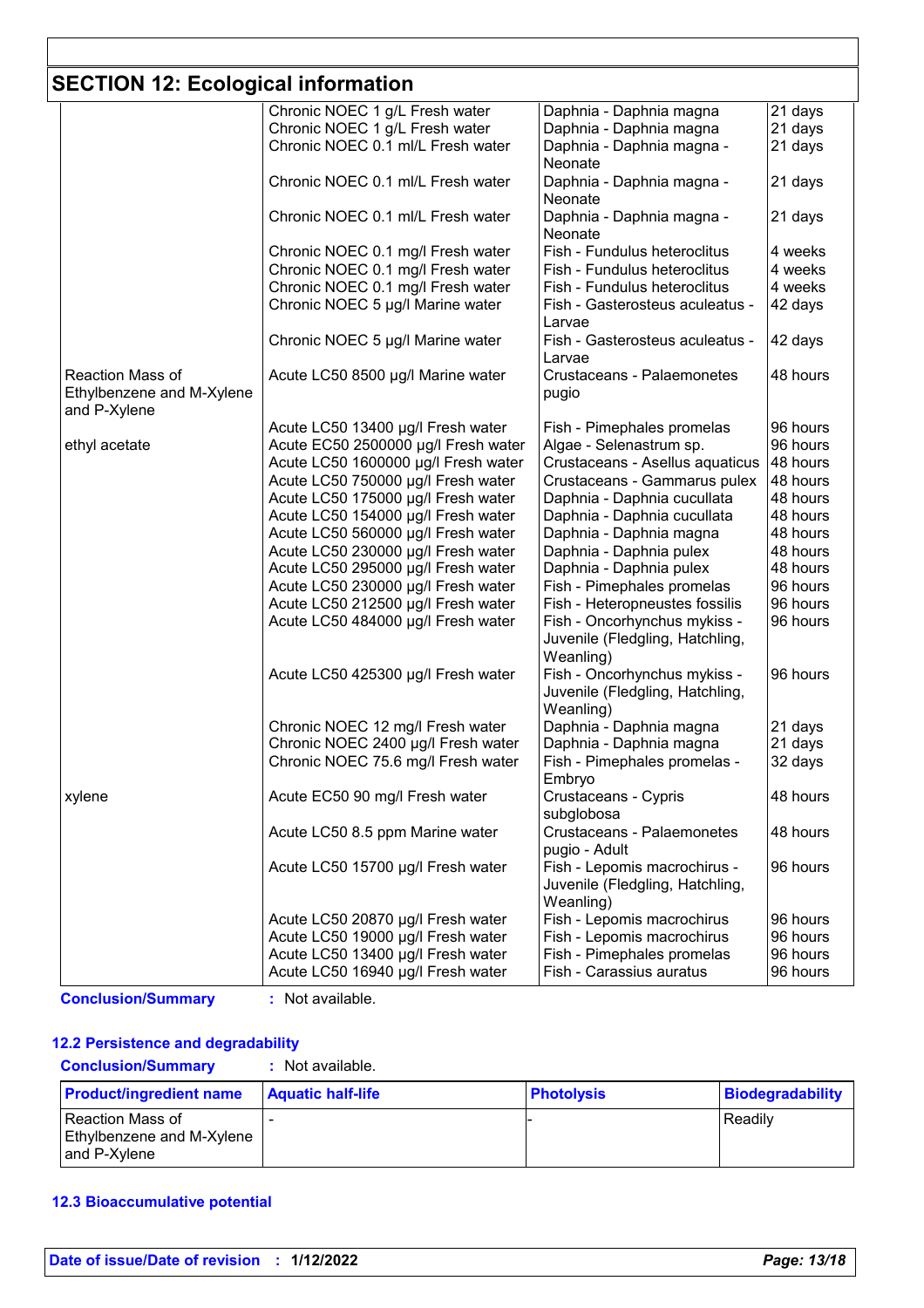# **SECTION 12: Ecological information**

| <b>Product/ingredient name</b> | $LogP_{ow}$ | <b>BCF</b>  | <b>Potential</b> |
|--------------------------------|-------------|-------------|------------------|
| l acetone                      | $-0.23$     |             | l low            |
| ethyl acetate                  | 0.68        | 30          | low              |
| xylene                         | 3.12        | 8.1 to 25.9 | low              |
| ethylbenzene                   | 3.6         |             | low              |
| 1,3-butadiene                  | 1.99        |             | low              |
| toluene                        | 2.73        | 90          | low              |

| <b>12.4 Mobility in soil</b>                                         |                  |
|----------------------------------------------------------------------|------------------|
| <b>Soil/water partition</b><br><b>coefficient</b> (K <sub>oc</sub> ) | : Not available. |
|                                                                      |                  |
| <b>Mobility</b>                                                      | : Not available. |

#### **12.5 Results of PBT and vPvB assessment**

This mixture does not contain any substances that are assessed to be a PBT or a vPvB.

| <b>12.6 Other adverse effects</b><br>No known significant effects or critical hazards. |
|----------------------------------------------------------------------------------------|
|----------------------------------------------------------------------------------------|

## **SECTION 13: Disposal considerations**

The information in this section contains generic advice and guidance. The list of Identified Uses in Section 1 should be consulted for any available use-specific information provided in the Exposure Scenario(s).

#### **13.1 Waste treatment methods**

| <b>Product</b>                 |                                                                                                                                                                                                                                                                                                                                                                                                                                                                                                                                                    |
|--------------------------------|----------------------------------------------------------------------------------------------------------------------------------------------------------------------------------------------------------------------------------------------------------------------------------------------------------------------------------------------------------------------------------------------------------------------------------------------------------------------------------------------------------------------------------------------------|
| <b>Methods of disposal</b>     | The generation of waste should be avoided or minimised wherever possible.<br>Disposal of this product, solutions and any by-products should at all times comply<br>with the requirements of environmental protection and waste disposal legislation<br>and any regional local authority requirements. Dispose of surplus and non-<br>recyclable products via a licensed waste disposal contractor. Waste should not be<br>disposed of untreated to the sewer unless fully compliant with the requirements of<br>all authorities with jurisdiction. |
| <b>Hazardous waste</b>         | : The classification of the product may meet the criteria for a hazardous waste.                                                                                                                                                                                                                                                                                                                                                                                                                                                                   |
| <b>Disposal considerations</b> | Do not allow to enter drains or watercourses.<br>Dispose of according to all federal, state and local applicable regulations.<br>If this product is mixed with other wastes, the original waste product code may no<br>longer apply and the appropriate code should be assigned.<br>For further information, contact your local waste authority.                                                                                                                                                                                                   |
| <b>Packaging</b>               |                                                                                                                                                                                                                                                                                                                                                                                                                                                                                                                                                    |
| <b>Methods of disposal</b>     | The generation of waste should be avoided or minimised wherever possible. Waste<br>packaging should be recycled. Incineration or landfill should only be considered<br>when recycling is not feasible.                                                                                                                                                                                                                                                                                                                                             |
| <b>Disposal considerations</b> | Using information provided in this safety data sheet, advice should be obtained from<br>the relevant waste authority on the classification of empty containers.<br>Empty containers must be scrapped or reconditioned.<br>Dispose of containers contaminated by the product in accordance with local or<br>national legal provisions.                                                                                                                                                                                                              |
| <b>Type of packaging</b>       | European waste catalogue (EWC)                                                                                                                                                                                                                                                                                                                                                                                                                                                                                                                     |
| <b>CEPE Paint Guidelines</b>   | 15 01 10*<br>packaging containing residues of or contaminated by<br>hazardous substances                                                                                                                                                                                                                                                                                                                                                                                                                                                           |
| <b>Special precautions</b>     | : This material and its container must be disposed of in a safe way. Empty containers<br>or liners may retain some product residues. Do not puncture or incinerate container.                                                                                                                                                                                                                                                                                                                                                                      |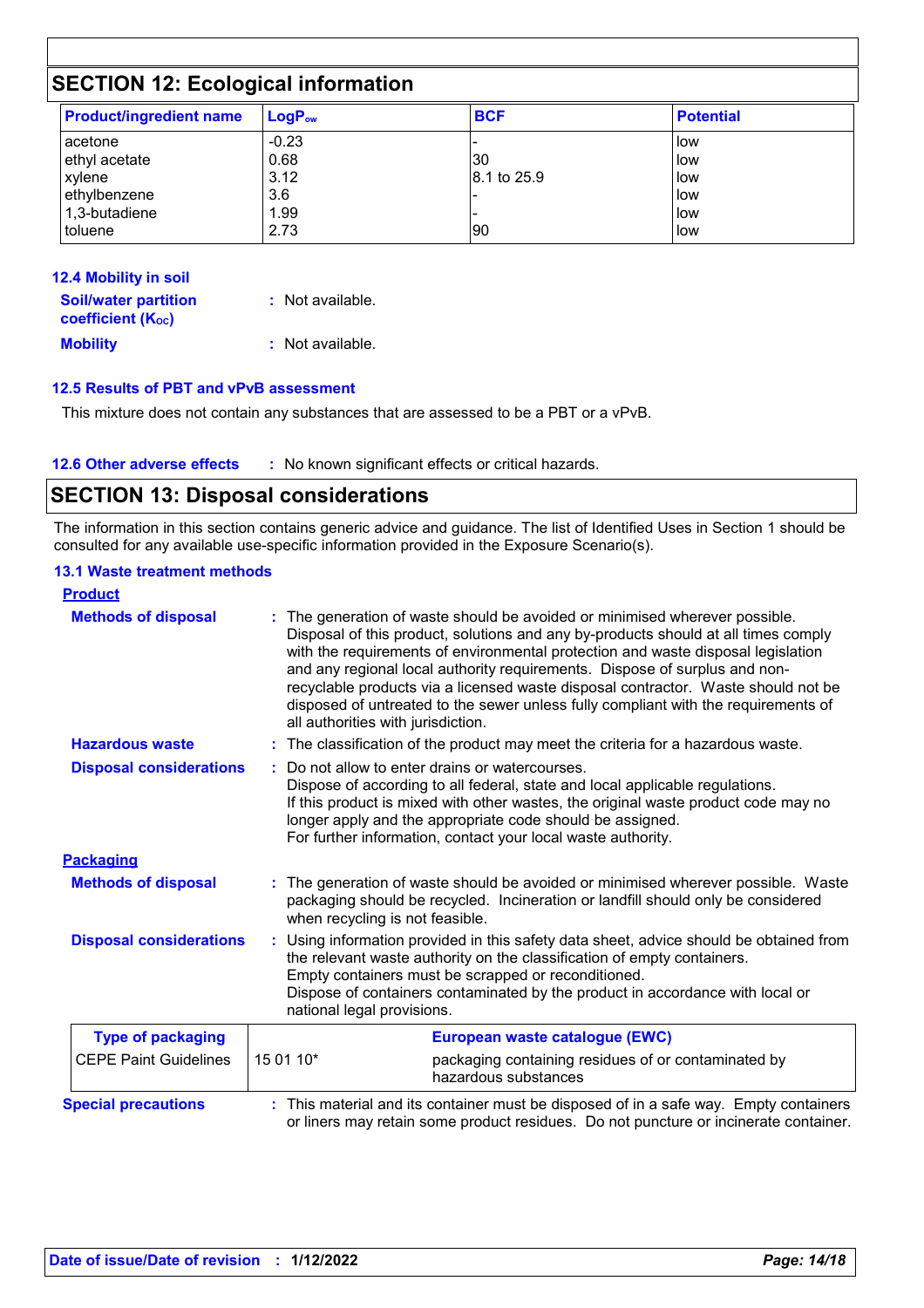|                                                                         | <b>SECTION 14: Transport information</b>                                                                                                                                                                         |                       |
|-------------------------------------------------------------------------|------------------------------------------------------------------------------------------------------------------------------------------------------------------------------------------------------------------|-----------------------|
|                                                                         | <b>ADR</b>                                                                                                                                                                                                       | <b>IMDG</b>           |
| 14.1. UN number                                                         | <b>UN1950</b>                                                                                                                                                                                                    | <b>UN1950</b>         |
| 14.2. UN proper<br>shipping name                                        | <b>AEROSOLS</b>                                                                                                                                                                                                  | <b>AEROSOLS</b>       |
| 14.3. Transport<br>hazard class(es)<br><b>Class</b>                     | $\overline{2}$                                                                                                                                                                                                   | 2.1                   |
| <b>Subsidiary class</b>                                                 |                                                                                                                                                                                                                  |                       |
| 14.4. Packing<br>group                                                  | $\blacksquare$                                                                                                                                                                                                   | -                     |
| 14.5.<br><b>Environmental</b><br>hazards                                |                                                                                                                                                                                                                  |                       |
| <b>Marine pollutant</b><br><b>Marine pollutant</b>                      | No.                                                                                                                                                                                                              | No.<br>Not available. |
| <b>substances</b>                                                       |                                                                                                                                                                                                                  |                       |
| 14.6. Special<br>precautions for<br><b>user</b>                         | Transport within user's premises: always transport in closed containers that are upright and<br>secure. Ensure that persons transporting the product know what to do in the event of an accident<br>or spillage. |                       |
| <b>HI/Kemler number</b>                                                 | Not applicable.                                                                                                                                                                                                  |                       |
| <b>Emergency</b><br>schedules (EmS)                                     |                                                                                                                                                                                                                  | $F-D, S-U$            |
| <b>14.7 Transport in bulk</b><br>according to IMO<br><b>instruments</b> | : Not applicable.                                                                                                                                                                                                |                       |
| <b>Additional</b><br><b>information</b>                                 | Tunnel code (D)                                                                                                                                                                                                  |                       |

### **SECTION 15: Regulatory information**

**15.1 Safety, health and environmental regulations/legislation specific for the substance or mixture EU Regulation (EC) No. 1907/2006 (REACH)**

**Annex XIV - List of substances subject to authorisation**

#### **Annex XIV**

None of the components are listed, or the component present is below its threshold.

**Substances of very high concern**

None of the components are listed, or the component present is below its threshold.

**Annex XVII - Restrictions :** Not applicable.

**on the manufacture, placing on the market and use of certain dangerous substances, mixtures and articles**

**Other EU regulations**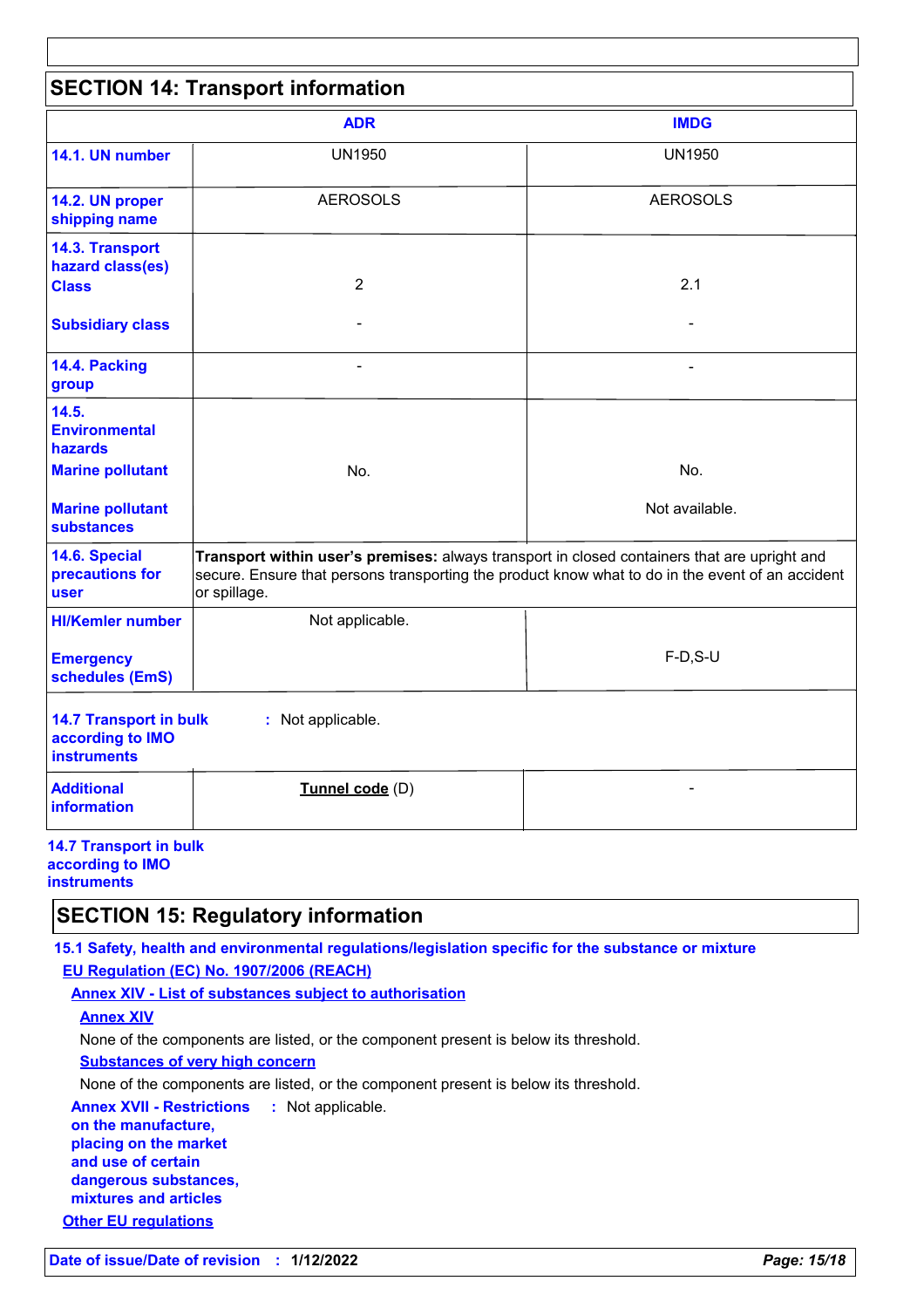# **SECTION 15: Regulatory information**

| <b>VOC for Ready-for-Use : Not applicable.</b><br><b>Mixture</b>                                  |   |  |
|---------------------------------------------------------------------------------------------------|---|--|
| <b>Industrial emissions : Listed</b><br>(integrated pollution<br>prevention and control) -<br>Air |   |  |
| Ozone depleting substances (1005/2009/EU)                                                         |   |  |
| Not listed.                                                                                       |   |  |
| Prior Informed Consent (PIC) (649/2012/EU)                                                        |   |  |
| Not listed.                                                                                       |   |  |
| <b>Aerosol dispensers</b>                                                                         |   |  |
|                                                                                                   | マ |  |
|                                                                                                   |   |  |

Extremely flammable

#### **Seveso Directive**

This product may add to the calculation for determining whether a site is within the scope of the Seveso Directive on major accident hazards.

#### **International regulations**

**Chemical Weapon Convention List Schedules I, II & III Chemicals** Not listed.

#### **Montreal Protocol**

Not listed.

#### **Stockholm Convention on Persistent Organic Pollutants**

Not listed.

#### **Rotterdam Convention on Prior Informed Consent (PIC)**

Not listed.

#### **UNECE Aarhus Protocol on POPs and Heavy Metals**

Not listed.

#### **15.2 Chemical safety**

**:** No Chemical Safety Assessment has been carried out.

**assessment**

## **SECTION 16: Other information**

| <b>Product code</b>                                                                    |  | : SAMPLE T2100053 TG02511-A-1                                                                                                                                                                                                                                                                                                                                                |  |
|----------------------------------------------------------------------------------------|--|------------------------------------------------------------------------------------------------------------------------------------------------------------------------------------------------------------------------------------------------------------------------------------------------------------------------------------------------------------------------------|--|
| <b>CEPE code</b>                                                                       |  | : 1                                                                                                                                                                                                                                                                                                                                                                          |  |
| Indicates information that has changed from previously issued version.<br>$\mathbb{Z}$ |  |                                                                                                                                                                                                                                                                                                                                                                              |  |
| <b>Abbreviations and acronyms : ATE = Acute Toxicity Estimate</b>                      |  | CLP = Classification, Labelling and Packaging Regulation [Regulation (EC) No.<br>1272/2008]<br>DMEL = Derived Minimal Effect Level<br>DNEL = Derived No Effect Level<br>EUH statement = CLP-specific Hazard statement<br>$N/A = Not available$<br>PBT = Persistent, Bioaccumulative and Toxic<br>PNEC = Predicted No Effect Concentration<br>RRN = REACH Registration Number |  |
|                                                                                        |  |                                                                                                                                                                                                                                                                                                                                                                              |  |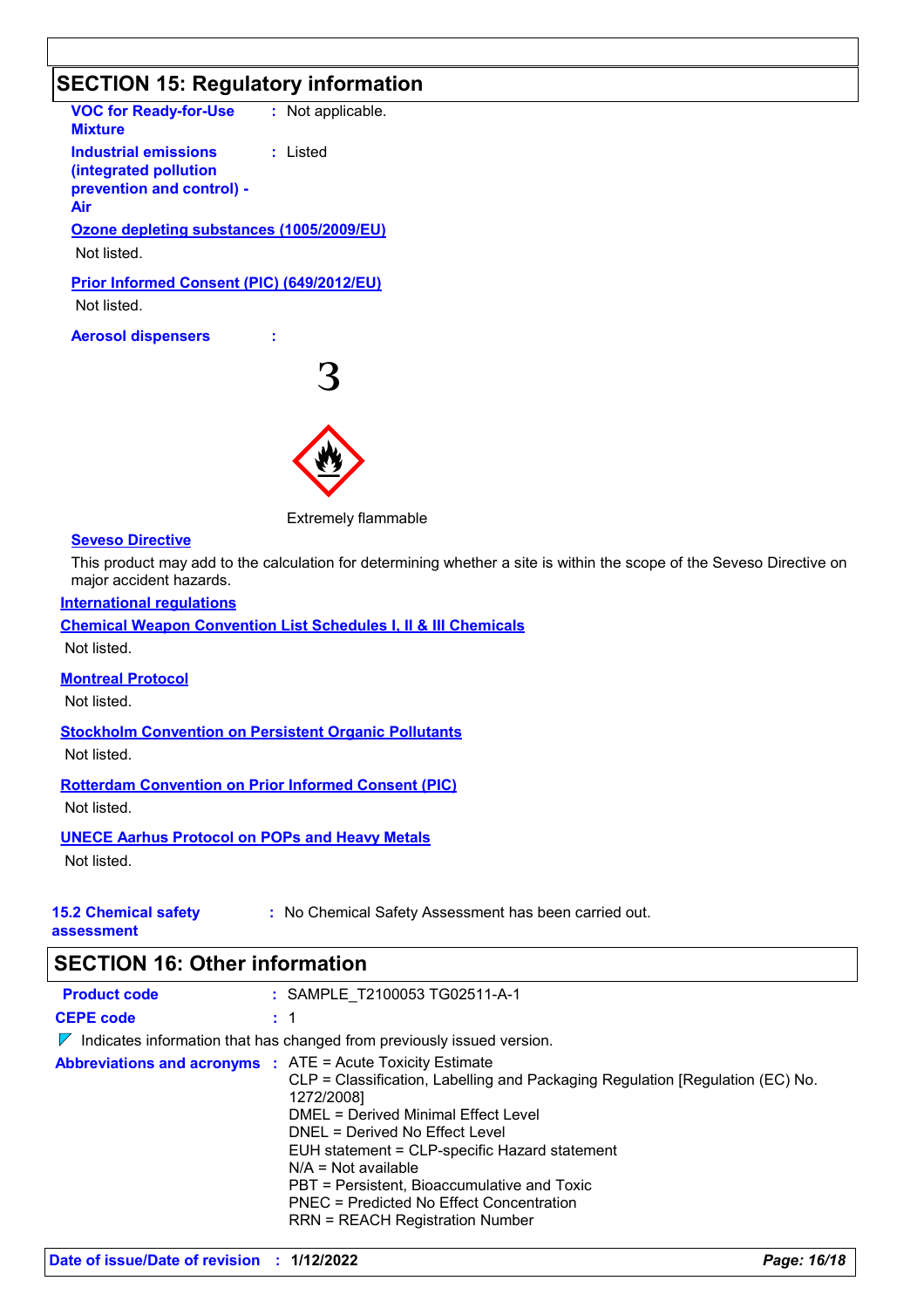## **SECTION 16: Other information**

SGG = Segregation Group

vPvB = Very Persistent and Very Bioaccumulative

**Procedure used to derive the classification according to Regulation (EC) No. 1272/2008 [CLP/GHS]**

| <b>Classification</b>  | <b>Justification</b>  |
|------------------------|-----------------------|
| Aerosol 1, H222, H229  | On basis of test data |
| Skin Irrit. 2, H315    | Calculation method    |
| Eye Irrit. 2, H319     | Calculation method    |
| <b>STOT SE 3, H336</b> | Calculation method    |
| I STOT RE 2. H373      | Calculation method    |

#### **Full text of abbreviated H statements**

| H <sub>220</sub>  | Extremely flammable gas.                                         |
|-------------------|------------------------------------------------------------------|
| H222, H229        | Extremely flammable aerosol. Pressurised container: may burst if |
|                   | heated.                                                          |
| H <sub>225</sub>  | Highly flammable liquid and vapour.                              |
| H <sub>226</sub>  | Flammable liquid and vapour.                                     |
| H <sub>280</sub>  | Contains gas under pressure; may explode if heated.              |
| H <sub>304</sub>  | May be fatal if swallowed and enters airways.                    |
| H312              | Harmful in contact with skin.                                    |
| H315              | Causes skin irritation.                                          |
| H <sub>3</sub> 19 | Causes serious eye irritation.                                   |
| H332              | Harmful if inhaled.                                              |
| H335              | May cause respiratory irritation.                                |
| H336              | May cause drowsiness or dizziness.                               |
| H340              | May cause genetic defects.                                       |
| H <sub>350</sub>  | May cause cancer.                                                |
| H361d             | Suspected of damaging the unborn child.                          |
| H373              | May cause damage to organs through prolonged or repeated         |
|                   | exposure.                                                        |
| H412              | Harmful to aquatic life with long lasting effects.               |
| <b>EUH066</b>     | Repeated exposure may cause skin dryness or cracking.            |

### **Full text of classifications [CLP/GHS]**

| Acute Tox. 4<br>Aerosol 1<br>Aquatic Chronic 3<br>Asp. Tox. 1 |                          | <b>ACUTE TOXICITY - Category 4</b><br><b>AEROSOLS - Category 1</b><br>LONG-TERM (CHRONIC) AQUATIC HAZARD - Category 3<br><b>ASPIRATION HAZARD - Category 1</b> |  |
|---------------------------------------------------------------|--------------------------|----------------------------------------------------------------------------------------------------------------------------------------------------------------|--|
| Carc. 1A                                                      |                          | CARCINOGENICITY - Category 1A                                                                                                                                  |  |
| Eye Irrit. 2                                                  |                          | SERIOUS EYE DAMAGE/EYE IRRITATION - Category 2                                                                                                                 |  |
| Flam. Gas 1A                                                  |                          | FLAMMABLE GASES - Category 1A                                                                                                                                  |  |
| Flam. Liq. 2                                                  |                          | FLAMMABLE LIQUIDS - Category 2                                                                                                                                 |  |
| Flam. Liq. 3                                                  |                          | FLAMMABLE LIQUIDS - Category 3                                                                                                                                 |  |
| Muta, 1B                                                      |                          | <b>GERM CELL MUTAGENICITY - Category 1B</b>                                                                                                                    |  |
| Press. Gas (Comp.)                                            |                          | GASES UNDER PRESSURE - Compressed gas                                                                                                                          |  |
| Repr. 2                                                       |                          | REPRODUCTIVE TOXICITY - Category 2                                                                                                                             |  |
| Skin Irrit. 2                                                 |                          | SKIN CORROSION/IRRITATION - Category 2                                                                                                                         |  |
| STOT RE <sub>2</sub>                                          |                          | SPECIFIC TARGET ORGAN TOXICITY - REPEATED<br><b>EXPOSURE - Category 2</b>                                                                                      |  |
| STOT SE 3                                                     |                          | SPECIFIC TARGET ORGAN TOXICITY - SINGLE EXPOSURE -<br>Category 3                                                                                               |  |
| <b>Date of printing</b>                                       | : 1/12/2022              |                                                                                                                                                                |  |
| Date of issue/ Date of<br>revision                            | : 1/12/2022              |                                                                                                                                                                |  |
| Date of previous issue                                        | : No previous validation |                                                                                                                                                                |  |
| <b>Version</b>                                                | :1                       |                                                                                                                                                                |  |

**Notice to reader**